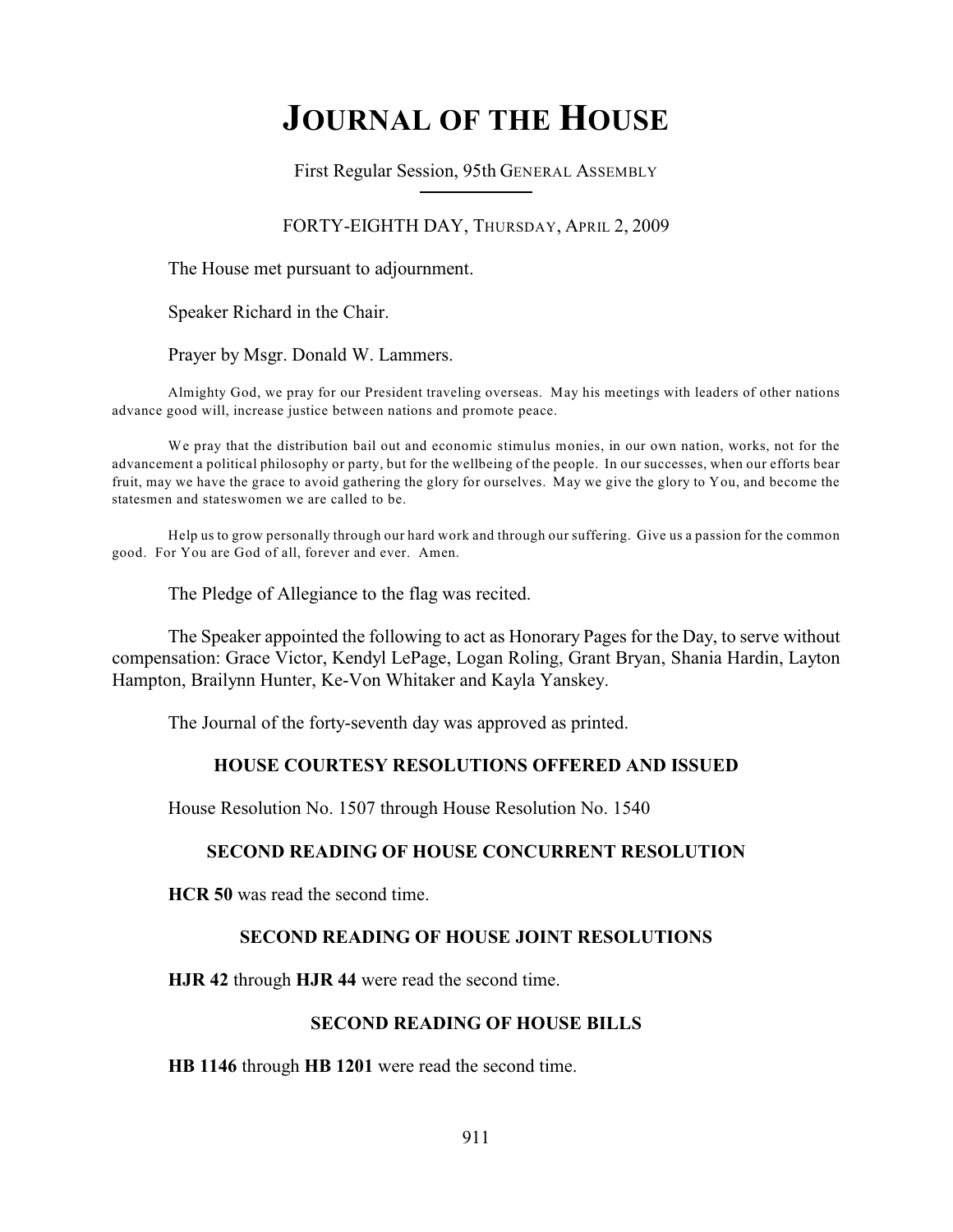# **COMMITTEE REPORT**

#### **Committee on Fiscal Review**, Chairman Faith reporting:

Mr. Speaker: Your Committee on Fiscal Review, to which was referred **HCS HB 681** (Fiscal Note), begs leave to report it has examined the same and recommends that it **Do Pass**.

# **THIRD READING OF HOUSE BILLS**

**HB 116**, relating to crimes, was taken up by Representative Hoskins (80).

On motion of Representative Hoskins (80), **HB 116** was read the third time and passed by the following vote:

AYES: 141

| Allen          | Aull            | Biermann       | <b>Bivins</b> | Brandom       |
|----------------|-----------------|----------------|---------------|---------------|
| Bringer        | Brown 30        | Brown 50       | Brown 73      | Brown 149     |
| <b>Bruns</b>   | <b>Burlison</b> | <b>Burnett</b> | Casey         | Colona        |
| Cox            | Cunningham      | Curls          | Davis         | Day           |
| Deeken         | Denison         | Dethrow        | Dieckhaus     | Diehl         |
| Dixon          | Dougherty       | Dugger         | Dusenberg     | $E1-Amin$     |
| Emery          | Englund         | Ervin          | Faith         | Fischer 107   |
| Fisher 125     | Flanigan        | Flook          | Franz         | Funderburk    |
| Gatschenberger | Grill           | Grisamore      | Guernsey      | Guest         |
| Harris         | Hodges          | Holsman        | Hoskins 80    | Hoskins 121   |
| Hughes         | Hummel          | Icet           | Jones 63      | Jones 89      |
| Jones 117      | Kander          | Keeney         | Kelly         | Kingery       |
| Kirkton        | Koenig          | Kratky         | Kraus         | Kuessner      |
| Lair           | Lampe           | Largent        | Leara         | LeBlanc       |
| LeVota         | Liese           | Lipke          | Loehner       | McClanahan    |
| McDonald       | McGhee          | McNary         | Molendorp     | Morris        |
| Nance          | <b>Nieves</b>   | Nolte          | Norr          | $Ox$ ford     |
| Pace           | Parkinson       | Parson         | Pollock       | Pratt         |
| Ouinn          | Riddle          | Roorda         | Rucker        | Ruestman      |
| Ruzicka        | Salva           | Sander         | Sater         | Scavuzzo      |
| Schaaf         | Schad           | Scharnhorst    | Schieffer     | Schlottach    |
| Schoeller      | Schoemehl       | Schupp         | Self          | Shively       |
| Silvey         | Smith 14        | Smith 150      | Stevenson     | <b>Still</b>  |
| Storch         | Stream          | Sutherland     | Swinger       | Thomson       |
| Tilley         | Todd            | Tracy          | Viebrock      | Wallace       |
| Walsh          | Walton Gray     | Webber         | Wells         | <b>W</b> eter |
| Wildberger     | Wilson 119      | Wilson 130     | <b>Witte</b>  | Wood          |
| Wright         | Yaeger          | Yates          | Zerr          | Zimmerman     |
| Mr Speaker     |                 |                |               |               |

NOES: 000

PRESENT: 000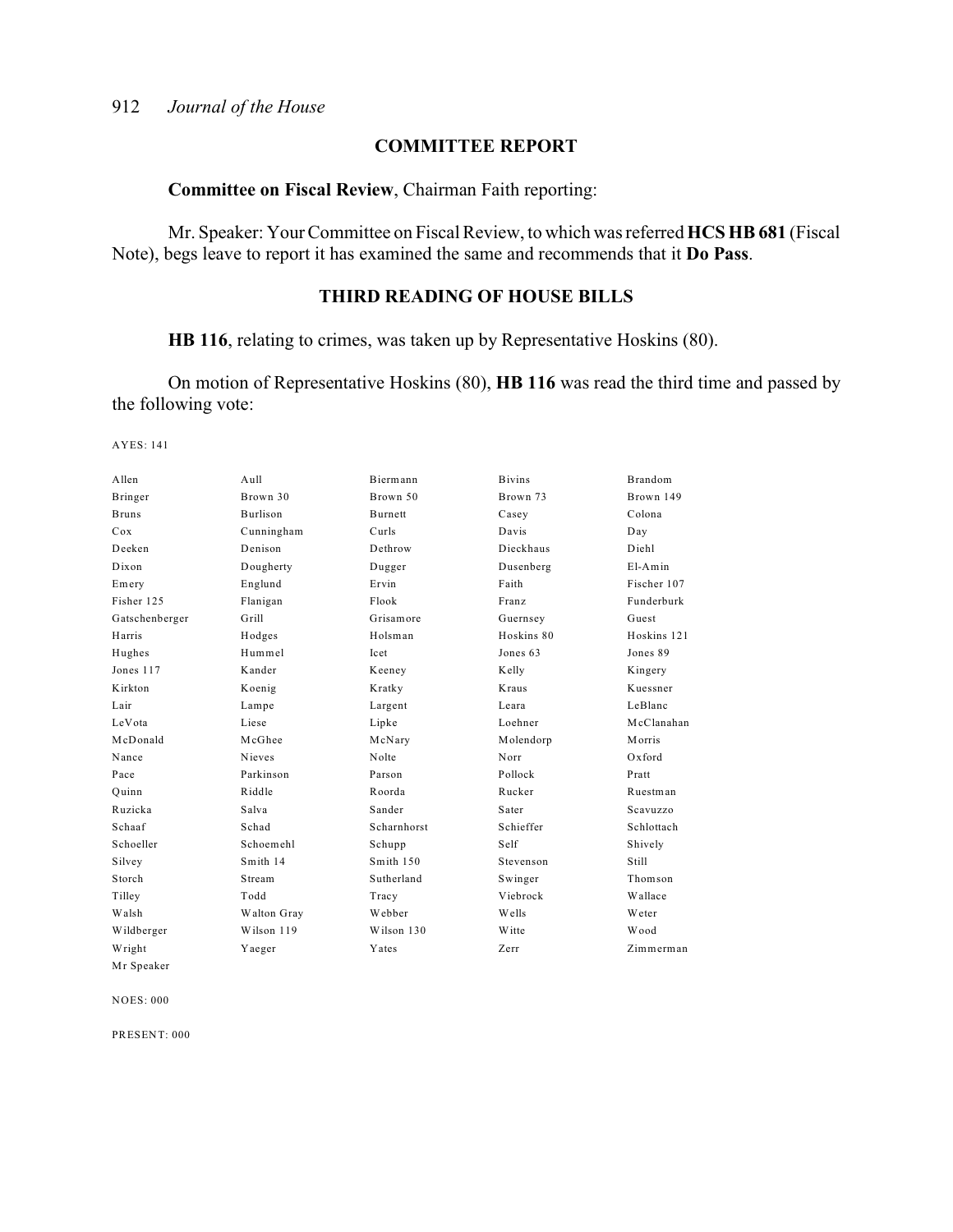#### ABSENT WITH LEAVE: 022

| Atkins   | Calloway | Carter  | Chappelle-Nadal | Cooper     |
|----------|----------|---------|-----------------|------------|
| Corcoran | Fallert  | Frame   | Hobbs           | Komo       |
| Low      | McNeil   | Meadows | Meiners         | Munzlinger |
| Nasheed  | Skaggs   | Spreng  | Talboy          | Vogt       |
| Wasson   | Webb     |         |                 |            |

# Speaker Richard declared the bill passed.

**HCS HB 205**, relating to the Fire Safety and Protection Act, was taken up by Representative Parson.

On motion of Representative Parson, **HCS HB 205** was read the third time and passed by the following vote:

AYES: 141

| Allen            | Aull            | <b>Biermann</b> | <b>Bivins</b> | <b>Brandom</b> |
|------------------|-----------------|-----------------|---------------|----------------|
| Bringer          | Brown 30        | Brown 50        | Brown 73      | Brown 149      |
| <b>Bruns</b>     | <b>Burlison</b> | <b>Burnett</b>  | Casey         | Colona         |
| Cox              | Cunningham      | Curls           | Davis         | Day            |
| Deeken           | Denison         | Dethrow         | Dieckhaus     | Diehl          |
| Dixon            | Dougherty       | Dugger          | Dusenberg     | $E1-Amin$      |
| Englund          | Ervin           | Faith           | Fallert       | Fischer 107    |
| Fisher 125       | Flanigan        | Flook           | Frame         | Franz          |
| Funderburk       | Gatschenberger  | Grill           | Grisamore     | Guernsey       |
| Guest            | Harris          | Hobbs           | Hodges        | Holsman        |
| Hoskins 80       | Hoskins 121     | Hughes          | Hummel        | Icet           |
| Jones 63         | Jones 89        | Jones 117       | Kander        | Keeney         |
| Kelly            | Kingery         | Kirkton         | Komo          | Kratky         |
| Kraus            | Kuessner        | Lair            | Lampe         | Largent        |
| Leara            | LeBlanc         | LeVota          | Liese         | Lipke          |
| Loehner          | McClanahan      | McDonald        | McGhee        | McNary         |
| McNeil           | Molendorp       | Morris          | Munzlinger    | Nance          |
| Nieves           | Nolte           | Norr            | Oxford        | Pace           |
| Parkinson        | Parson          | Pratt           | Quinn         | Riddle         |
| Roorda           | Rucker          | Ruestman        | Ruzicka       | Salva          |
| Sater            | Scavuzzo        | Schaaf          | Schad         | Scharnhorst    |
| Schieffer        | Schlottach      | Schoemehl       | Schupp        | Self           |
| Shively          | Silvey          | Smith 14        | Smith 150     | Stevenson      |
| Still            | Storch          | Stream          | Sutherland    | Swinger        |
| Talboy           | Thomson         | Tilley          | Todd          | Viebrock       |
| Walsh            | Walton Gray     | Webb            | Webber        | <b>W</b> eter  |
| Wildberger       | Wilson 119      | Wilson 130      | Witte         | Wood           |
| Wright           | Yaeger          | Yates           | Zerr          | Zimmerman      |
| Mr Speaker       |                 |                 |               |                |
| <b>NOES: 003</b> |                 |                 |               |                |
| Emery            | Koenig          | Schoeller       |               |                |

PRESENT: 001

Pollock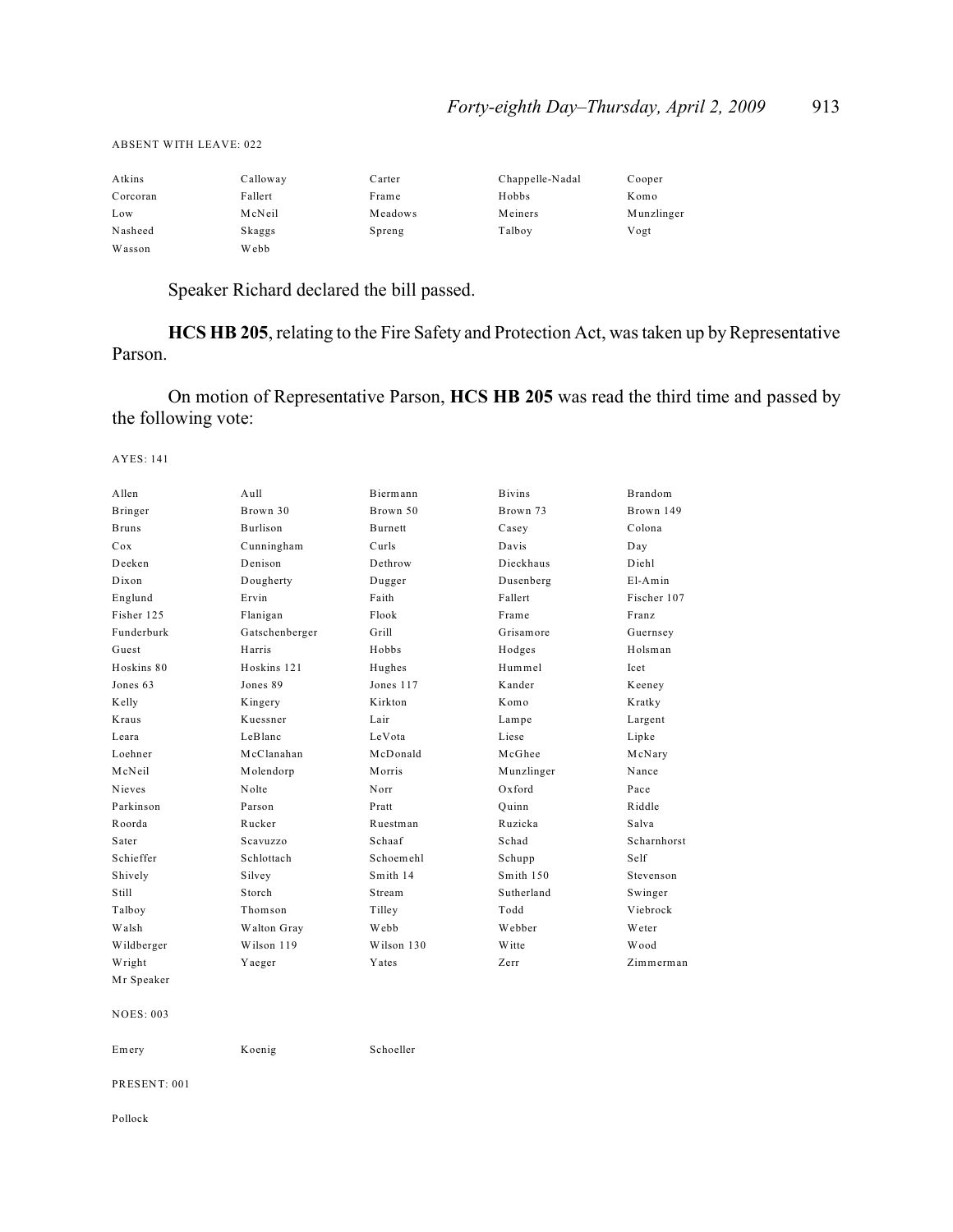ABSENT WITH LEAVE: 018

| Atkins   | Calloway | Carter  | Chappelle-Nadal | Cooper  |
|----------|----------|---------|-----------------|---------|
| Corcoran | Low      | Meadows | Meiners         | Nasheed |
| Sander   | Skaggs   | Spreng  | Tracy           | Vogt    |
| Wallace  | Wasson   | W ells  |                 |         |

Speaker Richard declared the bill passed.

# **HOUSE CONCURRENT RESOLUTION**

**HCR 9** was placed on the Informal Calendar.

## **THIRD READING OF HOUSE BILLS**

**HCS HB 381,** relating to Department of Revenue fee offices, was taken up by Representative Silvey.

On motion of Representative Silvey, **HCS HB 381** was read the third time and passed by the following vote:

| Allen          | Atkins       | $A$ ull         | Biermann    | <b>Bivins</b> |
|----------------|--------------|-----------------|-------------|---------------|
| <b>Brandom</b> | Bringer      | Brown 30        | Brown 50    | Brown 73      |
| Brown 149      | <b>Bruns</b> | <b>Burlison</b> | Burnett     | Casey         |
| Colona         | Cox          | Cunningham      | Curls       | Davis         |
| Day            | Deeken       | Denison         | Dethrow     | Dieckhaus     |
| Diehl          | Dixon        | Dougherty       | Dugger      | Dusenberg     |
| $E1-Amin$      | Emery        | Englund         | Ervin       | Faith         |
| Fallert        | Fischer 107  | Fisher 125      | Flanigan    | Flook         |
| Frame          | Funderburk   | Gatschenberger  | Grill       | Grisamore     |
| Guernsey       | Guest        | Harris          | Hobbs       | Hodges        |
| Holsman        | Hoskins 80   | Hoskins 121     | Hummel      | Icet          |
| Jones 63       | Jones 89     | Jones 117       | Kander      | Keeney        |
| Kelly          | Kirkton      | Koenig          | Komo        | Kratky        |
| Kraus          | Kuessner     | Lair            | Lampe       | Largent       |
| LeBlanc        | LeVota       | Liese           | Loehner     | Low           |
| McClanahan     | McDonald     | McGhee          | McNary      | McNeil        |
| Molendorp      | Morris       | Munzlinger      | Nance       | Nolte         |
| Norr           | $Ox$ ford    | Pace            | Parkinson   | Parson        |
| Pollock        | Pratt        | Ouinn           | Riddle      | Roorda        |
| Rucker         | Ruestman     | Ruzicka         | Salva       | Sander        |
| Sater          | Scavuzzo     | Schaaf          | Schad       | Scharnhorst   |
| Schieffer      | Schlottach   | Schoeller       | Schoemehl   | Schupp        |
| Self           | Shively      | Silvey          | Smith 14    | Smith 150     |
| Stevenson      | Still        | Storch          | Stream      | Swinger       |
| Talboy         | Thomson      | Tilley          | Todd        | Tracy         |
| Viebrock       | Wallace      | Walsh           | Walton Gray | Webb          |
| Webber         | Weter        | Wildberger      | Wilson 119  | Wilson 130    |
| <b>W</b> itte  | Wood         | Wright          | Yaeger      | Yates         |
| Zerr           | Zimmerman    | Mr Speaker      |             |               |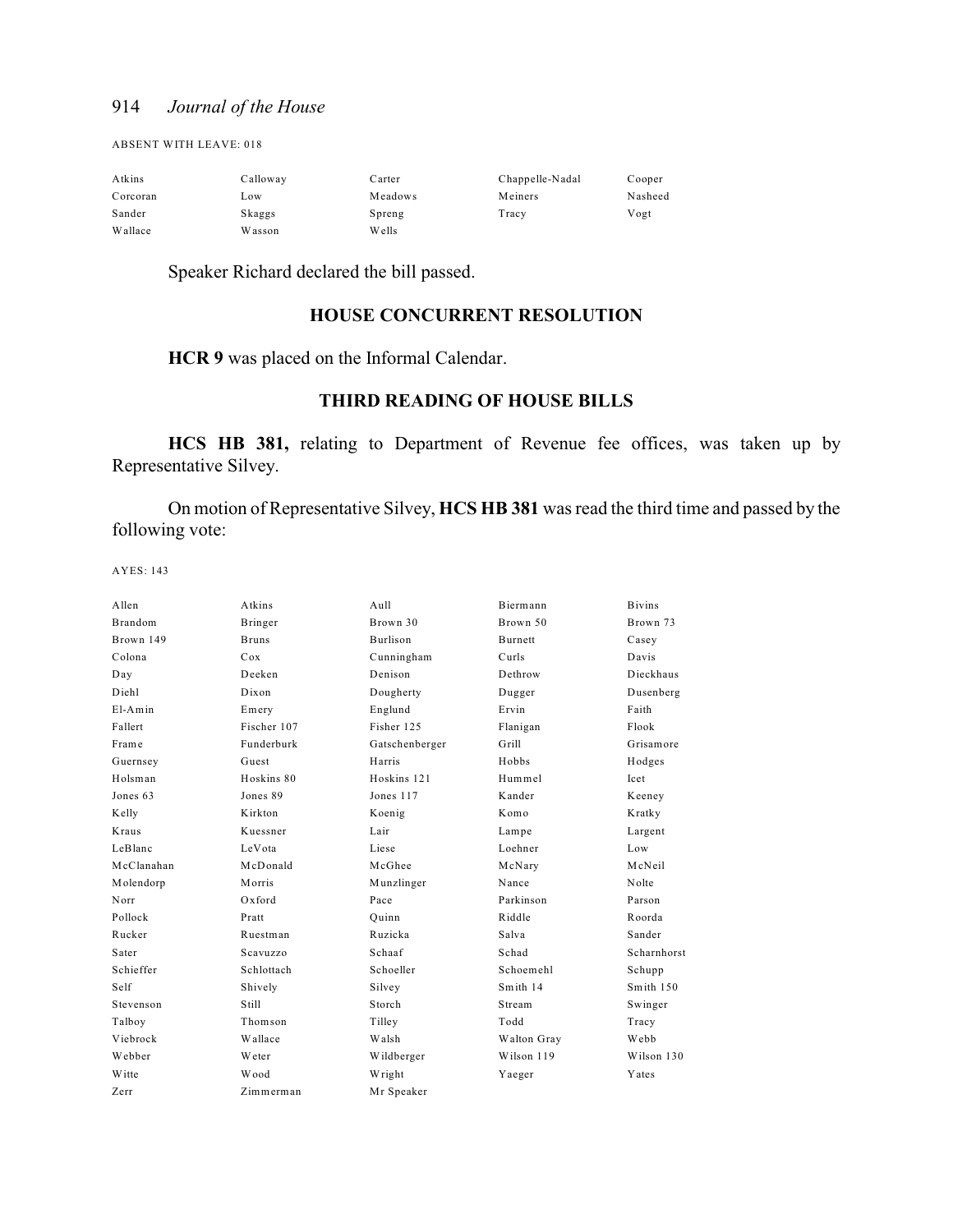| Hughes                        | Kingery | Leara           | Lipke   |          |
|-------------------------------|---------|-----------------|---------|----------|
| PRESENT: 000                  |         |                 |         |          |
| <b>ABSENT WITH LEAVE: 016</b> |         |                 |         |          |
| Calloway                      | Carter  | Chappelle-Nadal | Cooper  | Corcoran |
| Franz                         | Meadows | Meiners         | Nasheed | Nieves   |
| Skaggs                        | Spreng  | Sutherland      | Vogt    | Wasson   |
| Wells                         |         |                 |         |          |

Speaker Richard declared the bill passed.

Representative Nieves assumed the Chair.

**HCS HB 681**, relating to vacancies in public offices, was taken up by Representative Smith (150).

Speaker Richard resumed the Chair.

Representative Tilley moved the previous question.

Which motion was adopted by the following vote:

AYES: 089

NOES: 004

| Allen            | <b>Bivins</b>   | <b>Brandom</b> | Brown 149      | <b>Bruns</b> |
|------------------|-----------------|----------------|----------------|--------------|
| <b>Burlison</b>  | Chappelle-Nadal | Cooper         | Cox            | Cunningham   |
| Davis            | Day             | Deeken         | Denison        | Dethrow      |
| Dieckhaus        | Diehl           | Dixon          | Dugger         | Dusenberg    |
| Emery            | Ervin           | Faith          | Fisher 125     | Flanigan     |
| Flook            | Franz           | Funderburk     | Gatschenberger | Grisamore    |
| Guernsey         | Guest           | Hobbs          | Hoskins 121    | Icet         |
| Jones 89         | Jones 117       | Keeney         | Kingery        | Koenig       |
| Kraus            | Lair            | Largent        | Leara          | Lipke        |
| Loehner          | McGhee          | McNary         | McNeil         | Molendorp    |
| Munzlinger       | Nance           | <b>Nieves</b>  | Nolte          | Parkinson    |
| Parson           | Pollock         | Pratt          | Riddle         | Ruestman     |
| Ruzicka          | Sander          | Sater          | Schaaf         | Schad        |
| Scharnhorst      | Schlottach      | Schoeller      | Self           | Silvey       |
| Smith 14         | Smith 150       | Stevenson      | Stream         | Sutherland   |
| Thomson          | Tilley          | Tracy          | Viebrock       | Wallace      |
| Wasson           | Wells           | Weter          | Wilson 119     | Wilson 130   |
| Wood             | Yates           | Zerr           | Mr Speaker     |              |
| <b>NOES: 065</b> |                 |                |                |              |
| Atkins           | $A$ ull         | Biermann       | Bringer        | Brown 50     |
| Brown 73         | <b>Burnett</b>  | Calloway       | Carter         | Casey        |
| Colona           | Corcoran        | Curls          | Dougherty      | $E1-Amin$    |
| Englund          | Fallert         | Fischer 107    | Frame          | Grill        |
| Harris           | Hodges          | Holsman        | Hughes         | Hummel       |
| Kelly            | Kirkton         | Komo           | Kratky         | Kuessner     |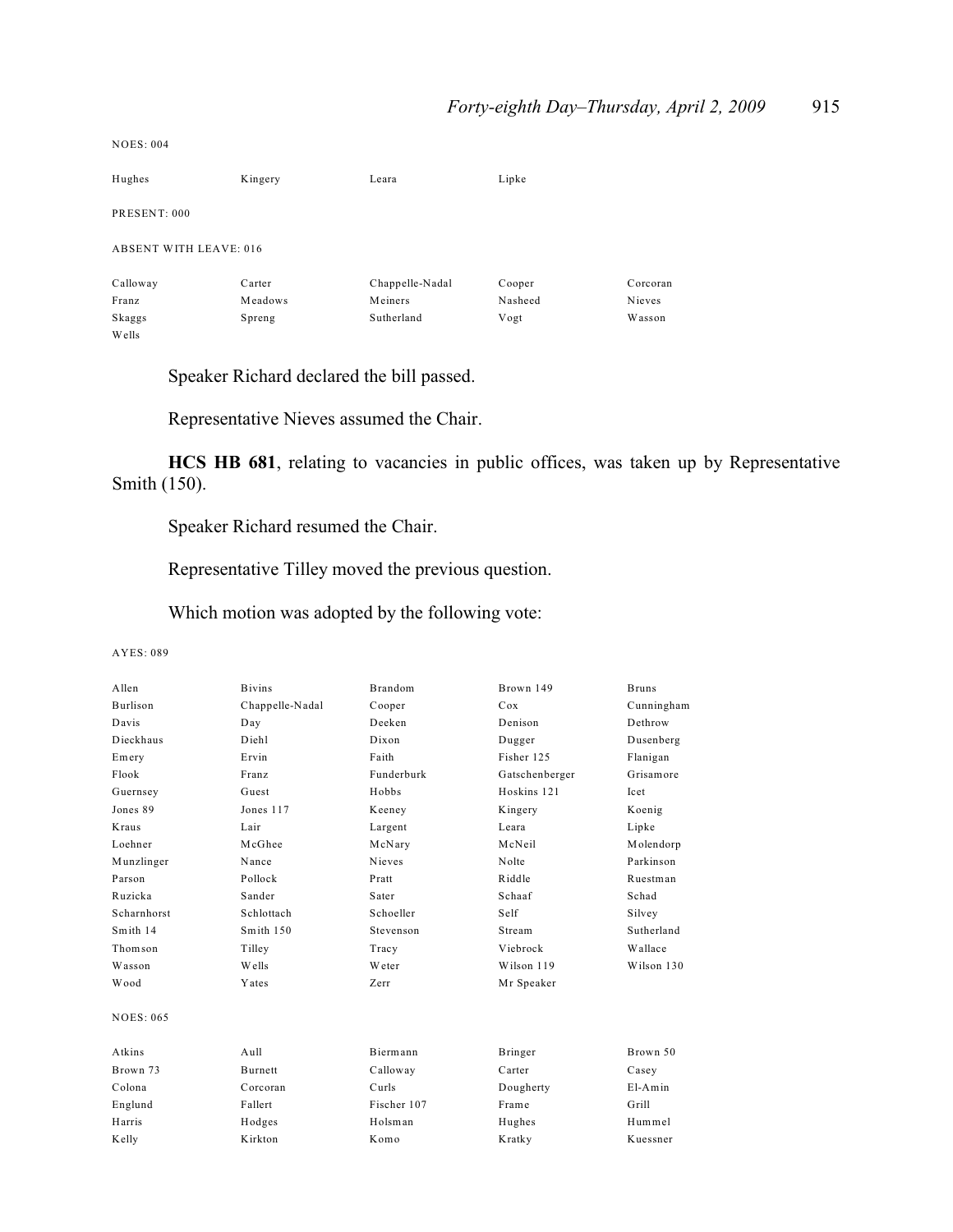| Lampe        | LeBlanc    | LeVota        | Liese       | Low       |
|--------------|------------|---------------|-------------|-----------|
| McClanahan   | McDonald   | <b>Morris</b> | Nasheed     | Norr      |
| Oxford       | Pace       | Ouinn         | Roorda      | Rucker    |
| Salva        | Scavuzzo   | Schieffer     | Schoemehl   | Schupp    |
| Shively      | Still      | Storch        | Swinger     | Talboy    |
| Todd         | Vogt       | Walsh         | Walton Gray | Webb      |
| Webber       | Wildberger | W itte        | Yaeger      | Zimmerman |
| PRESENT: 000 |            |               |             |           |

ABSENT WITH LEAVE: 009

| Brown 30 | Hoskins 80 | Jones 63 | Kander | Meadows |
|----------|------------|----------|--------|---------|
| Meiners  | Skaggs     | Spreng   | Wright |         |

## On motion of Representative Smith (150), **HCS HB 681** was read the third time and passed by the following vote:

| Allen            | Biermann       | <b>Bivins</b>   | <b>Brandom</b>  | Brown 30    |
|------------------|----------------|-----------------|-----------------|-------------|
| Brown 149        | <b>Bruns</b>   | <b>Burlison</b> | Chappelle-Nadal | Cooper      |
| Cox              | Cunningham     | Davis           | Day             | Deeken      |
| Denison          | Dethrow        | Dieckhaus       | Diehl           | Dixon       |
| Dugger           | Dusenberg      | Emery           | Ervin           | Faith       |
| Fisher 125       | Flanigan       | Flook           | Frame           | Franz       |
| Funderburk       | Gatschenberger | Grisamore       | Guernsey        | Guest       |
| Hobbs            | Hoskins 121    | Icet            | Jones 89        | Jones 117   |
| Keeney           | Kingery        | Koenig          | Komo            | Kraus       |
| Lair             | Largent        | Leara           | Lipke           | Loehner     |
| Low              | McGhee         | McNary          | Molendorp       | Munzlinger  |
| Nance            | <b>Nieves</b>  | Nolte           | Parkinson       | Parson      |
| Pollock          | Pratt          | Riddle          | Ruestman        | Ruzicka     |
| Sander           | Sater          | Schaaf          | Schad           | Scharnhorst |
| Schlottach       | Schoeller      | Self            | Silvey          | Smith 14    |
| Smith 150        | Stevenson      | Stream          | Sutherland      | Thomson     |
| Tilley           | Tracy          | Viebrock        | Wallace         | Wasson      |
| Wells            | Weter          | Wilson 119      | Wilson 130      | Wood        |
| Wright           | Yates          | Zerr            | Mr Speaker      |             |
| <b>NOES: 063</b> |                |                 |                 |             |
| Atkins           | Aull           | Bringer         | Brown 50        | Brown 73    |
| <b>Burnett</b>   | Calloway       | Carter          | Casey           | Colona      |
| Corcoran         | Curls          | Dougherty       | $E1-Amin$       | Englund     |
| Fallert          | Fischer 107    | Grill           | Harris          | Hodges      |
| Holsman          | Hughes         | Hummel          | Jones 63        | Kelly       |
| Kirkton          | Kratky         | Kuessner        | Lampe           | LeBlanc     |
| LeVota           | Liese          | McClanahan      | McDonald        | McNeil      |
| Morris           | Nasheed        | Norr            | $Ox$ ford       | Pace        |
| Quinn            | Roorda         | Rucker          | Salva           | Scavuzzo    |
| Schieffer        | Schoemehl      | Schupp          | Shively         | Still       |
| Storch           | Swinger        | Talboy          | Todd            | Vogt        |
| Walsh            | Walton Gray    | Webb            | Webber          | Wildberger  |
| <b>Witte</b>     | Yaeger         | Zimmerman       |                 |             |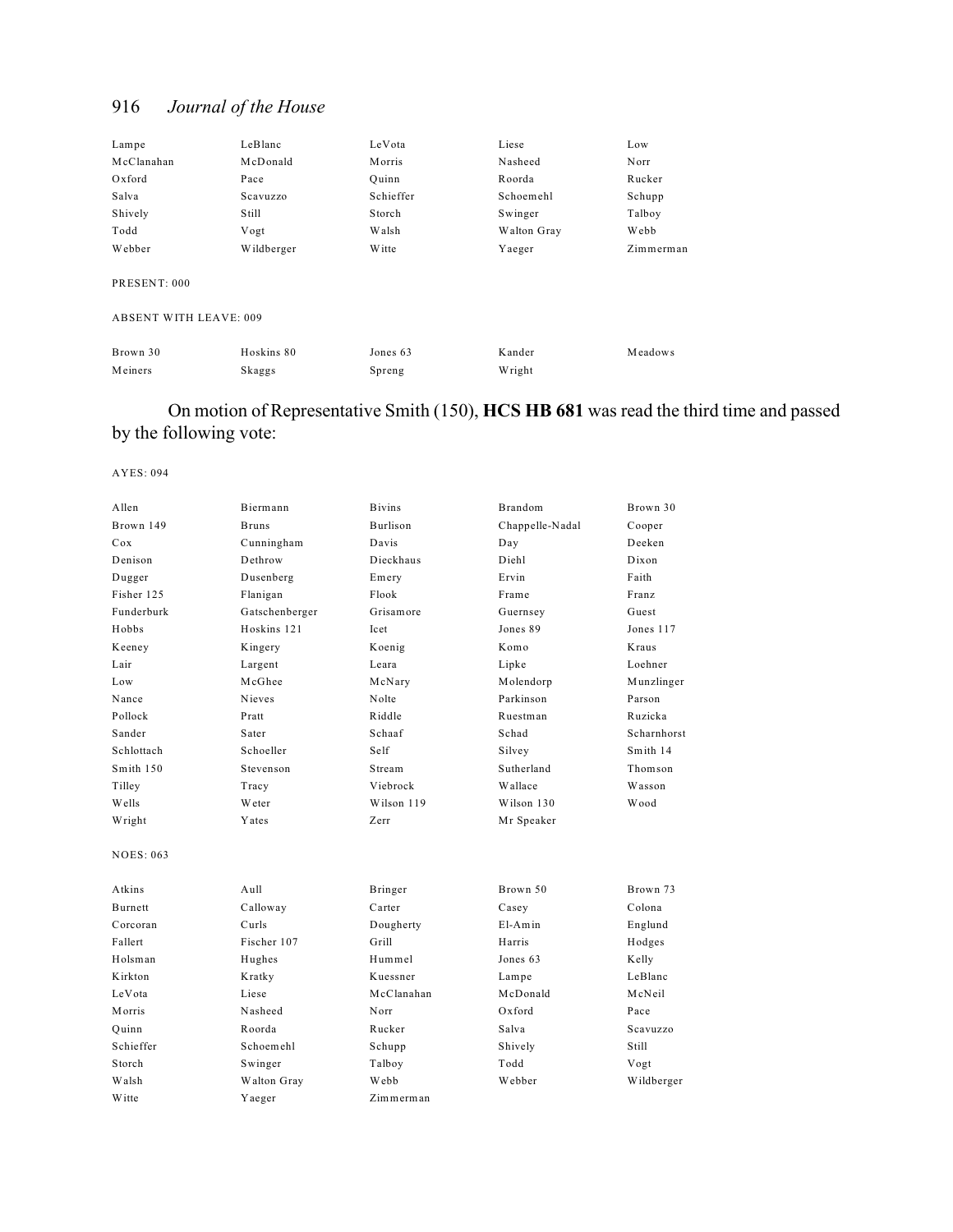| PRESENT: 000                  |        |         |         |        |
|-------------------------------|--------|---------|---------|--------|
| <b>ABSENT WITH LEAVE: 006</b> |        |         |         |        |
| Hoskins 80                    | Kander | Meadows | Meiners | Skaggs |
| Spreng                        |        |         |         |        |

Speaker Richard declared the bill passed.

**HCS HB 481**, relating to claims against public entities, was taken up by Representative Jones (89).

Representative Flook assumed the Chair.

Representative Schoeller assumed the Chair.

Representative Flook resumed the Chair.

On motion of Representative Jones (89), **HCS HB 481** was read the third time and passed by the following vote:

| Allen            | A <sub>u</sub> 11 | <b>B</b> ivins  | Brandom         | Brown 30   |
|------------------|-------------------|-----------------|-----------------|------------|
| Brown 149        | <b>Bruns</b>      | <b>Burlison</b> | Casey           | Cooper     |
| Cox              | Cunningham        | Day             | Deeken          | Denison    |
| Dethrow          | Dieckhaus         | Diehl           | Dixon           | Dougherty  |
| Dugger           | Dusenberg         | Emery           | Ervin           | Faith      |
| Fallert          | Fischer 107       | Fisher 125      | Flanigan        | Franz      |
| Funderburk       | Gatschenberger    | Grisamore       | Guernsey        | Guest      |
| Harris           | Hobbs             | Hodges          | Hoskins 121     | Icet       |
| Jones 89         | Jones 117         | Keeney          | Kingery         | Kirkton    |
| Koenig           | Komo              | Kraus           | Lair            | Largent    |
| Leara            | Loehner           | McGhee          | Molendorp       | Munzlinger |
| Nance            | <b>Nieves</b>     | Nolte           | Parkinson       | Parson     |
| Pollock          | Pratt             | Ouinn           | Riddle          | Rucker     |
| Ruestman         | Ruzicka           | Sander          | Sater           | Scavuzzo   |
| Schaaf           | Schad             | Scharnhorst     | Schlottach      | Schoeller  |
| Schupp           | Self              | Shively         | Silvey          | Smith 14   |
| Smith 150        | Stevenson         | Stream          | Sutherland      | Swinger    |
| Thomson          | Tilley            | Todd            | Tracy           | Viebrock   |
| Wallace          | Wasson            | Wells           | Weter           | Wilson 119 |
| Wilson 130       | Wood              | Wright          | Yates           | Zerr       |
| Mr Speaker       |                   |                 |                 |            |
| <b>NOES: 055</b> |                   |                 |                 |            |
| Atkins           | Biermann          | Bringer         | Brown 50        | Brown 73   |
| <b>Burnett</b>   | Calloway          | Carter          | Chappelle-Nadal | Colona     |
| Corcoran         | Curls             | Davis           | $E1-Amin$       | Englund    |
| Flook            | Frame             | Grill           | Holsman         | Hughes     |
| Hummel           | Jones 63          | Kelly           | Kratky          | Kuessner   |
| Lampe            | LeBlanc           | LeVota          | Liese           | Lipke      |
| Low              | McClanahan        | McDonald        | McNary          | Morris     |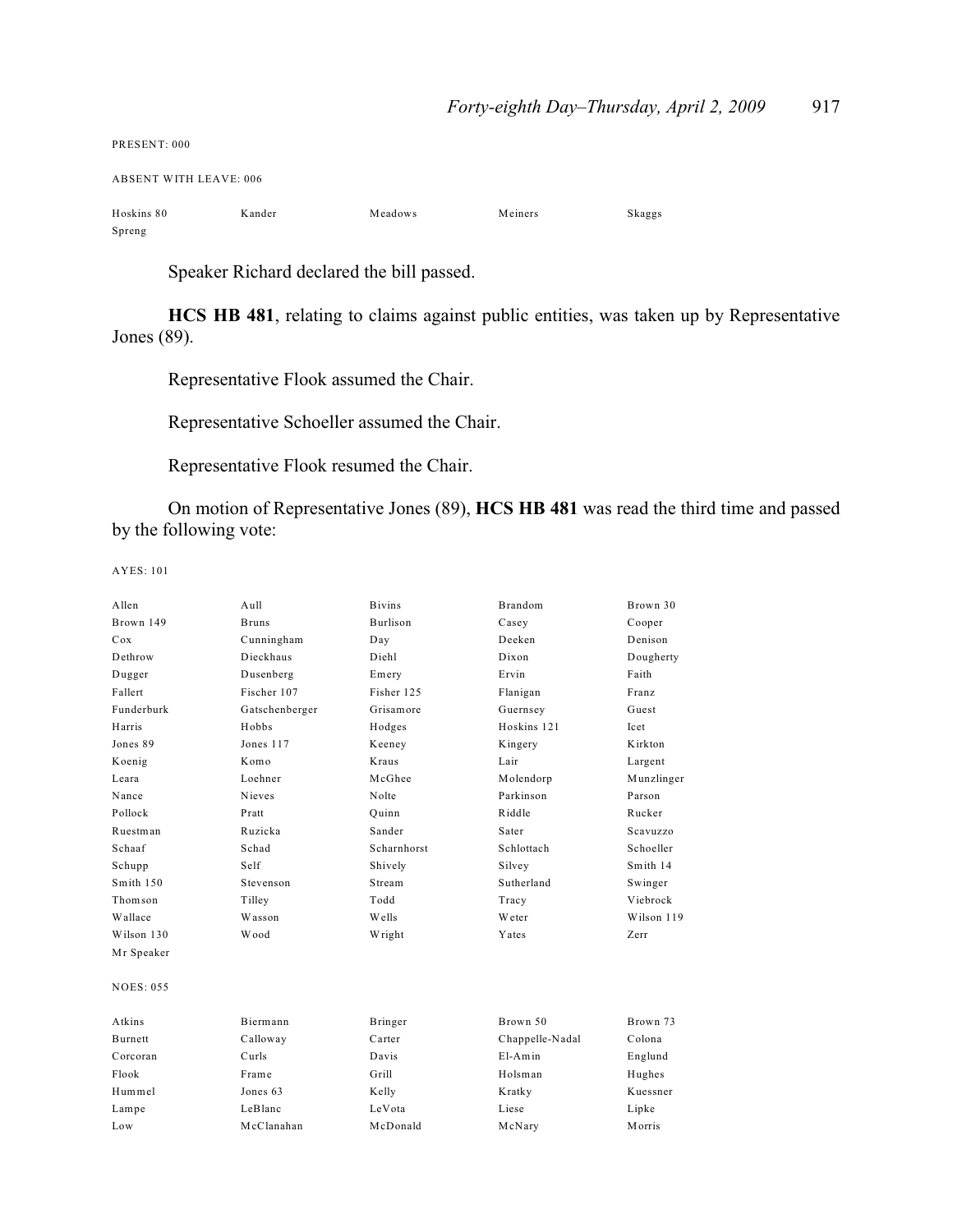| Nasheed                       | Norr       | Oxford        | Pace        | Roorda    |
|-------------------------------|------------|---------------|-------------|-----------|
| Salva                         | Schieffer  | Schoemehl     | Still       | Storch    |
| Talboy                        | Vogt       | Walsh         | Walton Gray | Webb      |
| Webber                        | Wildberger | <b>W</b> itte | Yaeger      | Zimmerman |
| PRESENT: 001                  |            |               |             |           |
| McNeil                        |            |               |             |           |
| <b>ABSENT WITH LEAVE: 006</b> |            |               |             |           |
| Hoskins 80                    | Kander     | Meadows       | Meiners     | Skaggs    |
| Spreng                        |            |               |             |           |

Representative Flook declared the bill passed.

**HB 652**, relating to certified mail, was taken up by Representative Pratt.

On motion of Representative Pratt, **HB 652** was read the third time and passed by the following vote:

| A llen         | Atkins          | $A$ ull        | <b>Biermann</b> | <b>Bivins</b> |
|----------------|-----------------|----------------|-----------------|---------------|
| <b>Brandom</b> | Bringer         | Brown 30       | Brown 50        | Brown 73      |
| Brown 149      | <b>Bruns</b>    | Burlison       | Burnett         | Calloway      |
| Casey          | Chappelle-Nadal | Colona         | Cooper          | Corcoran      |
| Cox            | Cunningham      | Curls          | Davis           | Day           |
| Deeken         | Denison         | Dethrow        | Dieckhaus       | Diehl         |
| Dixon          | Dougherty       | Dugger         | Dusenberg       | $E1-Amin$     |
| Emery          | Englund         | Ervin          | Faith           | Fallert       |
| Fischer 107    | Fisher 125      | Flanigan       | Flook           | Frame         |
| Franz          | Funderburk      | Gatschenberger | Grill           | Grisamore     |
| Guernsey       | Guest           | Harris         | Hobbs           | Hodges        |
| Holsman        | Hoskins 121     | Hummel         | <b>Icet</b>     | Jones 63      |
| Jones 89       | Jones 117       | Keeney         | Kelly           | Kingery       |
| K irkton       | Koenig          | Komo           | Kratky          | Kraus         |
| Kuessner       | Lair            | Lampe          | Largent         | Leara         |
| LeBlanc        | LeVota          | Liese          | Lipke           | Loehner       |
| McClanahan     | McDonald        | McGhee         | McNary          | McNeil        |
| Molendorp      | Morris          | Munzlinger     | Nance           | Nasheed       |
| <b>Nieves</b>  | Nolte           | Norr           | Oxford          | Pace          |
| Parkinson      | Parson          | Pollock        | Pratt           | Ouinn         |
| Riddle         | Roorda          | Rucker         | Ruestman        | Ruzicka       |
| Sander         | Sater           | Scavuzzo       | Schaaf          | Schad         |
| Scharnhorst    | Schieffer       | Schlottach     | Schoeller       | Schoemehl     |
| Schupp         | Self            | Shively        | Silvey          | Smith 14      |
| Smith 150      | Stevenson       | Still          | Storch          | Stream        |
| Sutherland     | Swinger         | Thomson        | Tilley          | Todd          |
| Tracy          | Vogt            | Wallace        | Walsh           | Walton Gray   |
| Wasson         | Webb            | Webber         | Wells           | Weter         |
| Wildberger     | Wilson 119      | Wilson 130     | <b>W</b> itte   | Wood          |
| Wright         | Yaeger          | Yates          | Zerr            | Zimmerman     |
| Mr Speaker     |                 |                |                 |               |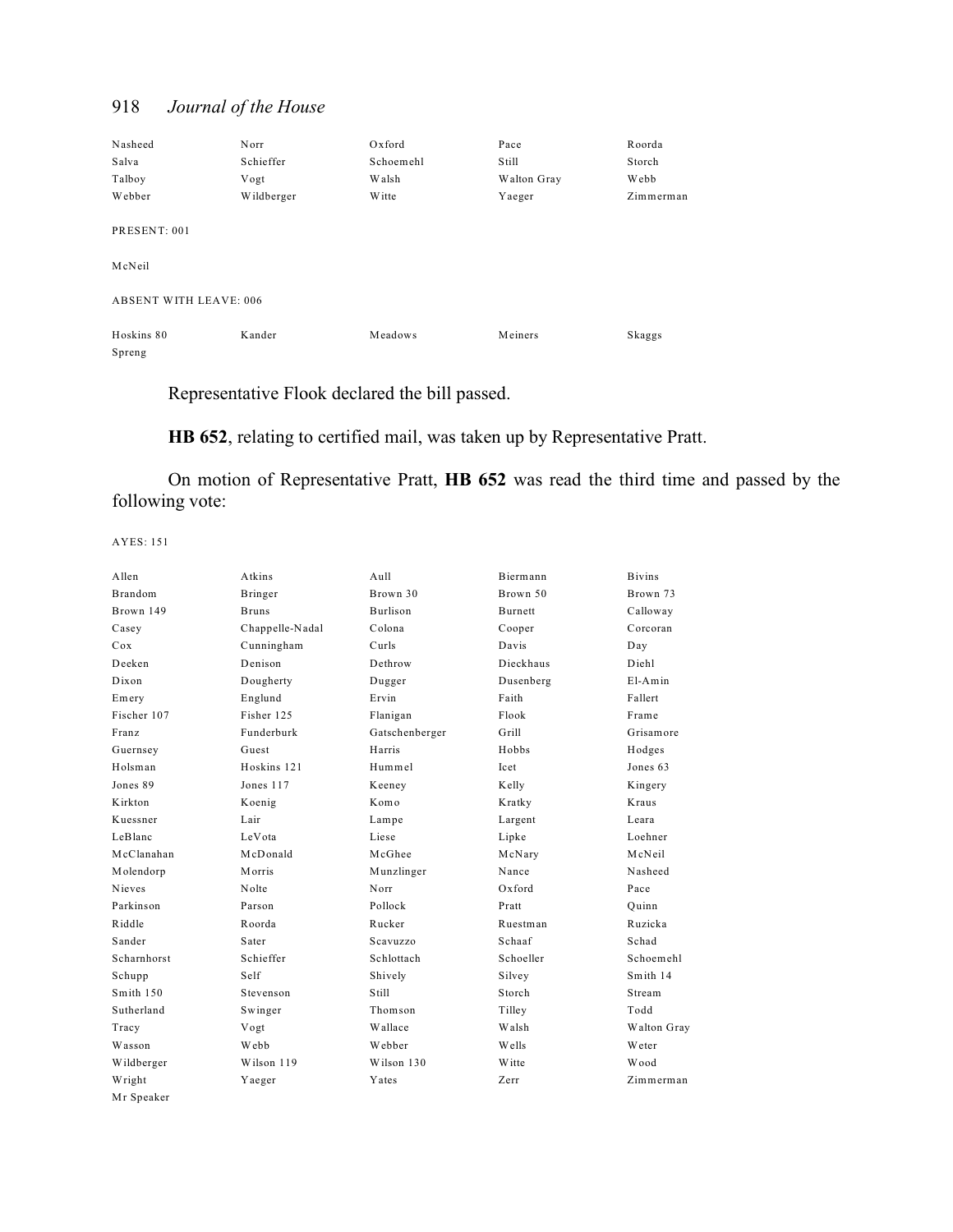| <b>NOES: 000</b>              |            |        |        |         |
|-------------------------------|------------|--------|--------|---------|
| PRESENT: 001                  |            |        |        |         |
| Hughes                        |            |        |        |         |
| <b>ABSENT WITH LEAVE: 011</b> |            |        |        |         |
| Carter                        | Hoskins 80 | Kander | Low    | Meadows |
| Meiners                       | Salva      | Skaggs | Spreng | Talboy  |
| Viebrock                      |            |        |        |         |

Representative Flook declared the bill passed.

# **THIRD READING OF HOUSE BILLS - CONSENT**

**HB 922**, relating to allergy prevention in schools, was taken up by Representative Smith (14).

On motion of Representative Smith (14), **HB 922** was read the third time and passed by the following vote:

| Allen          | Aull       | Biermann        | <b>Bivins</b>  | Brandom        |
|----------------|------------|-----------------|----------------|----------------|
| Bringer        | Brown 30   | Brown 50        | Brown 73       | Calloway       |
| Carter         | Casey      | Chappelle-Nadal | Colona         | Cooper         |
| Cox            | Cunningham | Curls           | Deeken         | Dethrow        |
| Dieckhaus      | Dixon      | Dougherty       | Dusenberg      | $E1-Amin$      |
| Englund        | Faith      | Fallert         | Fischer 107    | Fisher 125     |
| Flanigan       | Flook      | Frame           | Franz          | Funderburk     |
| Gatschenberger | Grill      | Harris          | Hobbs          | Holsman        |
| Hoskins 121    | Hummel     | <b>Icet</b>     | Jones 63       | Jones 117      |
| Keeney         | Kingery    | K irkton        | Komo           | Kratky         |
| Kraus          | Lair       | Lampe           | Leara          | LeVota         |
| Liese          | Loehner    | Molendorp       | Morris         | Munzlinger     |
| Nance          | Nasheed    | Nolte           | Oxford         | Pace           |
| Parkinson      | Parson     | Pratt           | Quinn          | Riddle         |
| Roorda         | Ruestman   | Ruzicka         | Sater          | Scavuzzo       |
| Schaaf         | Schad      | Scharnhorst     | Schieffer      | Schlottach     |
| Schoemehl      | Self       | Shively         | Smith 14       | Smith $150$    |
| Stevenson      | Storch     | Stream          | Sutherland     | Swinger        |
| Thomson        | Tilley     | Tracy           | Viebrock       | <b>Wallace</b> |
| Walsh          | Wasson     | Weter           | Wilson 119     | Wilson 130     |
| Witte          | Wood       | Yates           | Zerr           | Zimmerman      |
| Mr Speaker     |            |                 |                |                |
| NOES: 041      |            |                 |                |                |
| Atkins         | Brown 149  | <b>Burlison</b> | <b>Burnett</b> | Davis          |
| Day            | Denison    | Emery           | Ervin          | Guernsey       |
| Guest          | Hodges     | Hughes          | Jones 89       | Kelly          |
| Koenig         | Kuessner   | Largent         | LeBlanc        | Lipke          |
| McClanahan     | McDonald   | McNeil          | Nieves         | Norr           |
| Pollock        | Rucker     | Salva           | Sander         | Schoeller      |
|                |            |                 |                |                |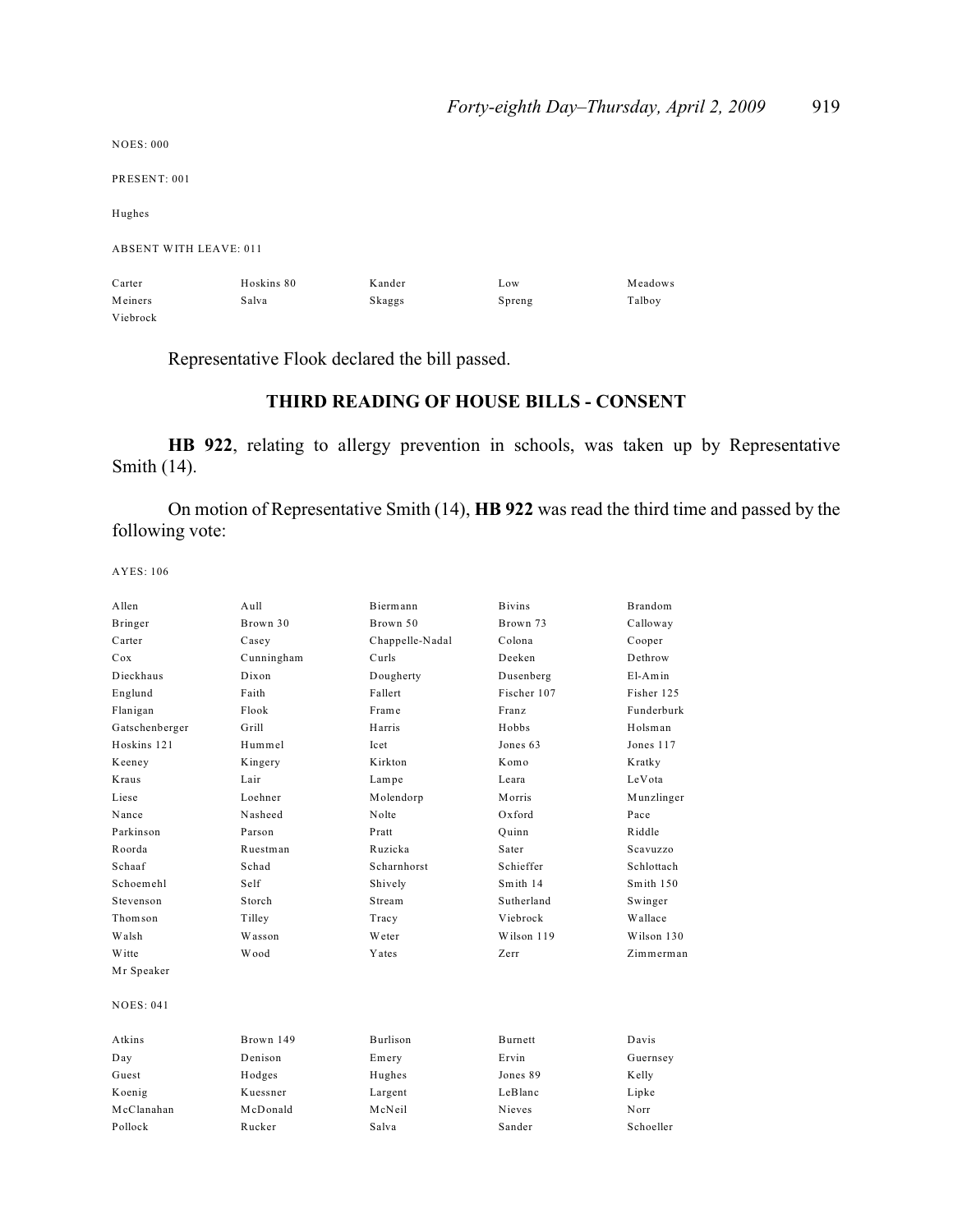| Schupp                        | Silvey   | Still  | Todd       | Vogt      |
|-------------------------------|----------|--------|------------|-----------|
| Walton Gray                   | Webb     | W ells | Wildberger | Wright    |
| Yaeger                        |          |        |            |           |
| PRESENT: 000                  |          |        |            |           |
| <b>ABSENT WITH LEAVE: 016</b> |          |        |            |           |
| <b>Bruns</b>                  | Corcoran | Diehl  | Dugger     | Grisamore |
| Hoskins 80                    | Kander   | Low    | McGhee     | McNary    |
| Meadows                       | Meiners  | Skaggs | Spreng     | Talboy    |
| Webber                        |          |        |            |           |

Representative Flook declared the bill passed.

**HCS HB 622**, relating to court records for sexual offenses, was taken up by Representative Roorda.

On motion of Representative Roorda, **HCS HB 622** was read the third time and passed by the following vote:

| A llen         | Atkins       | A <sub>u</sub> 11 | Biermann   | <b>Bivins</b> |
|----------------|--------------|-------------------|------------|---------------|
| <b>Brandom</b> | Bringer      | Brown 30          | Brown 50   | Brown 73      |
| Brown 149      | <b>Bruns</b> | Burlison          | Burnett    | Calloway      |
| Carter         | Casey        | Chappelle-Nadal   | Colona     | Cooper        |
| Corcoran       | Cox          | Cunningham        | Curls      | Davis         |
| Day            | Deeken       | Denison           | Dethrow    | Dieckhaus     |
| Diehl          | Dixon        | Dougherty         | Dusenberg  | $E1-Amin$     |
| Emery          | Englund      | Ervin             | Faith      | Fallert       |
| Fischer 107    | Fisher 125   | Flanigan          | Flook      | Frame         |
| Franz          | Funderburk   | Gatschenberger    | Grill      | Grisamore     |
| Guernsey       | Guest        | Harris            | Hobbs      | Hodges        |
| Holsman        | Hoskins 121  | Hughes            | Hummel     | Icet          |
| Jones 63       | Jones 89     | Jones 117         | Keeney     | Kelly         |
| Kingery        | K irkton     | Koenig            | Komo       | Kratky        |
| Kraus          | Kuessner     | Lair              | Lampe      | Largent       |
| Leara          | LeBlanc      | Liese             | Lipke      | Loehner       |
| Low            | McClanahan   | McDonald          | McNary     | McNeil        |
| Molendorp      | Morris       | Munzlinger        | Nance      | Nasheed       |
| <b>Nieves</b>  | Nolte        | Norr              | $Ox$ ford  | Pace          |
| Parkinson      | Parson       | Pollock           | Pratt      | Ouinn         |
| Riddle         | Roorda       | Rucker            | Ruestman   | Ruzicka       |
| Salva          | Sander       | Sater             | Scavuzzo   | Schaaf        |
| Schad          | Scharnhorst  | Schieffer         | Schlottach | Schoeller     |
| Schoemehl      | Schupp       | Self              | Shively    | Silvey        |
| Smith 14       | Smith 150    | Stevenson         | Still      | Storch        |
| Stream         | Sutherland   | Swinger           | Thomson    | Tilley        |
| Todd           | Tracy        | Viebrock          | Vogt       | Wallace       |
| Walsh          | Walton Gray  | Wasson            | Webb       | Webber        |
| Wells          | Weter        | Wildberger        | Wilson 119 | Wilson 130    |
| Witte          | Wood         | Wright            | Yaeger     | Yates         |
| Zerr           | Zimmerman    | Mr Speaker        |            |               |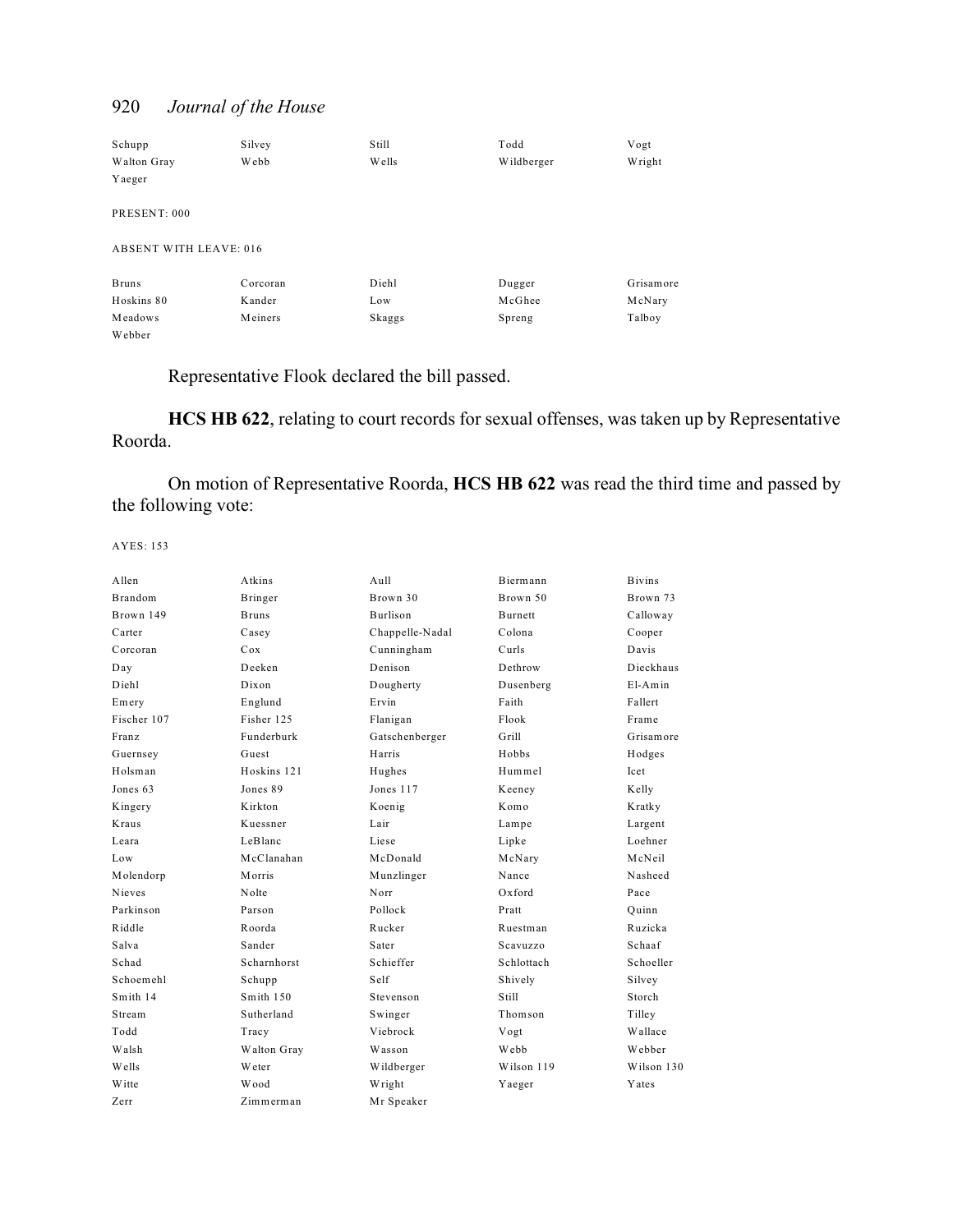| <b>NOES: 000</b>              |            |        |        |        |  |  |
|-------------------------------|------------|--------|--------|--------|--|--|
| PRESENT: 000                  |            |        |        |        |  |  |
| <b>ABSENT WITH LEAVE: 010</b> |            |        |        |        |  |  |
| Dugger                        | Hoskins 80 | Kander | LeVota | McGhee |  |  |
| Meadows                       | Meiners    | Skaggs | Spreng | Talboy |  |  |
|                               |            |        |        |        |  |  |

Representative Flook declared the bill passed.

Speaker Pro Tem Pratt assumed the Chair.

## **REFERRAL OF HOUSE BILLS**

The following House Bills were referred to the Committee indicated:

**HCS HB 95** - Fiscal Review (Fiscal Note) **HCS HBs 187 & 235** - Fiscal Review (Fiscal Note) **HB 910** - Health Care Policy

# **REFERRAL OF SENATE CONCURRENT RESOLUTIONS**

The following Senate Concurrent Resolutions were referred to the Committee indicated:

- **SCR 2** Tourism **SCR 5** - Transportation **SCR 8** - Special Standing Committee on Emerging Issues in Animal Agriculture **SCR 16** - Veterans
- **SCR 17** Budget

## **REFERRAL OF SENATE JOINT RESOLUTION**

The following Senate Joint Resolution was referred to the Committee indicated:

**SCS SJR 5** - Special Standing Committee on General Laws

## **REFERRAL OF SENATE BILLS**

The following Senate Bills were referred to the Committee indicated:

**SCS SB 8** - Public Safety **SB 26** - Crime Prevention **SCS SBs 36 & 112** - Crime Prevention **SCS SB 37** - Judiciary **SB 38** - Local Government **SCS SB 44** - Corrections and Public Institutions **SS SB 58** - Transportation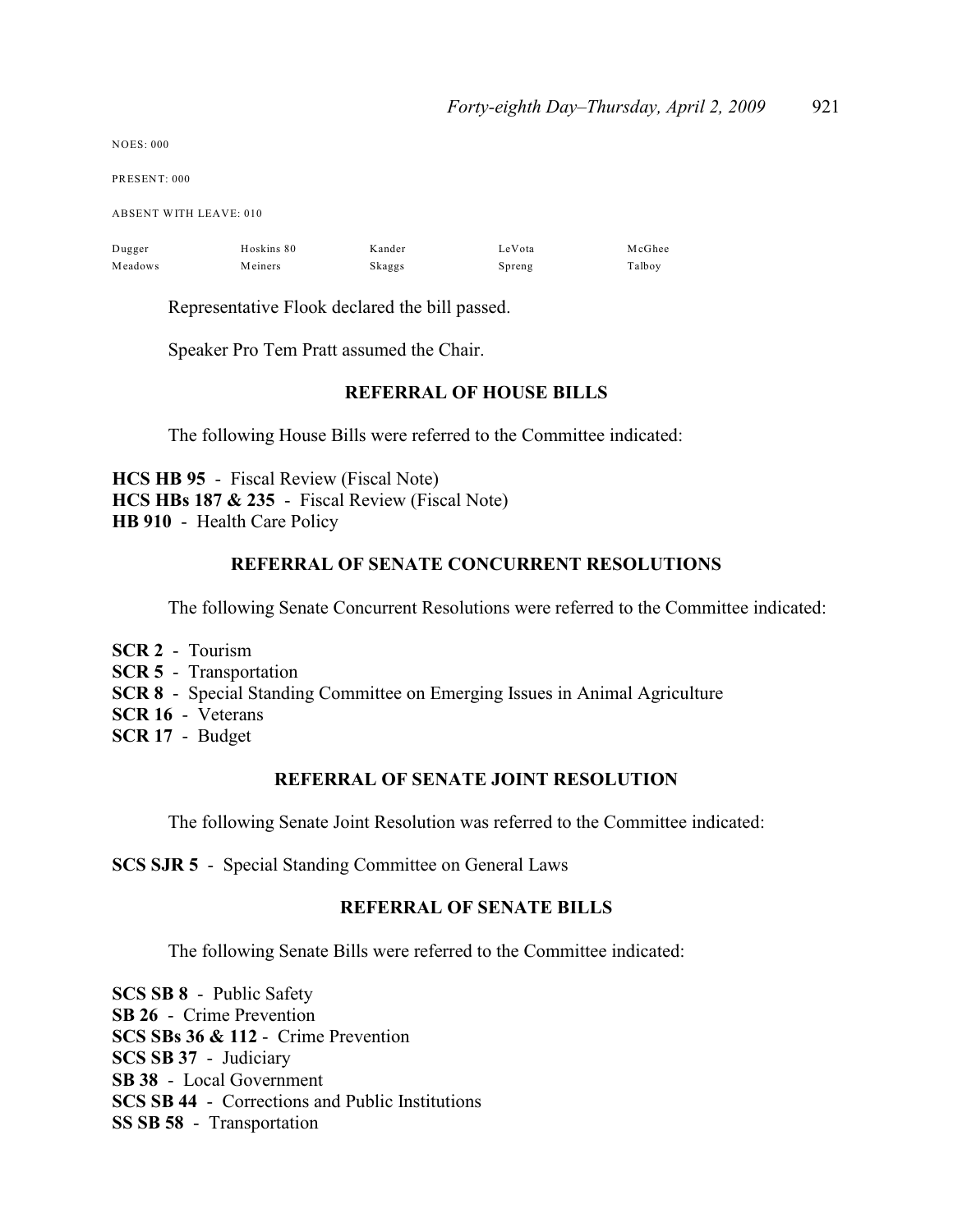**SB 84** - Transportation

**SCS SB 88** - Transportation

**SS SCS SB 89** - Senior Citizen Advocacy

**SCS SB 93** - Crime Prevention

**SCS SB 100** - Special Standing Committee on Infrastructure and Transportation Funding

**SB 126** - Insurance Policy

**SS SCS SB 128** - Special Standing Committee on Infrastructure and Transportation Funding

**SCS SB 130** - Public Safety

**SCS SB 140** - Special Standing Committee on General Laws

**SCS SB 176** - Health Care Policy

**SB 188** - Special Standing Committee on General Laws

**SCS SB 202** - Judiciary

**SB 215** - Job Creation and Economic Development

**SCS SB 231** - Judiciary

**SB 235** - Financial Institutions

**SCS SBs 237 & 137** - Special Standing Committee on Professional Registration and Licensing

**SB 255** - Higher Education

**SB 256** - Local Government

**SCS SB 265** - Special Standing Committee on General Laws

**SB 272** - Conservation and Natural Resources

**SCS SB 355** - Special Standing Committee on General Laws

## **COMMITTEE REPORTS**

## **Committee on Agriculture Policy**, Chairman Loehner reporting:

Mr. Speaker: Your Committee on Agriculture Policy, to which was referred **HB 426**, begs leave to report it has examined the same and recommends that it **Do Pass with House Committee Substitute**, and pursuant to Rule 25(32)(f) be referred to the Committee on Rules.

**Committee on Budget**, Chairman Icet reporting:

Mr. Speaker: Your Committee on Budget, to which was referred **HJR 17**, begs leave to report it has examined the same and recommends that it **Do Pass**, and pursuant to Rule 25(32)(f) be referred to the Committee on Rules.

Mr. Speaker: Your Committee on Budget, to which was referred **HB 937**, begs leave to report it has examined the same and recommends that it **Do Pass with House Committee Substitute**, and pursuant to Rule 25(32)(f) be referred to the Committee on Rules.

## **Committee on Financial Institutions**, Chairman Cunningham reporting:

Mr. Speaker: Your Committee on Financial Institutions, to which was referred **HB 883**, begs leave to report it has examined the same and recommends that it **Do Pass with House Committee Substitute**, and pursuant to Rule 25(32)(f) be referred to the Committee on Rules.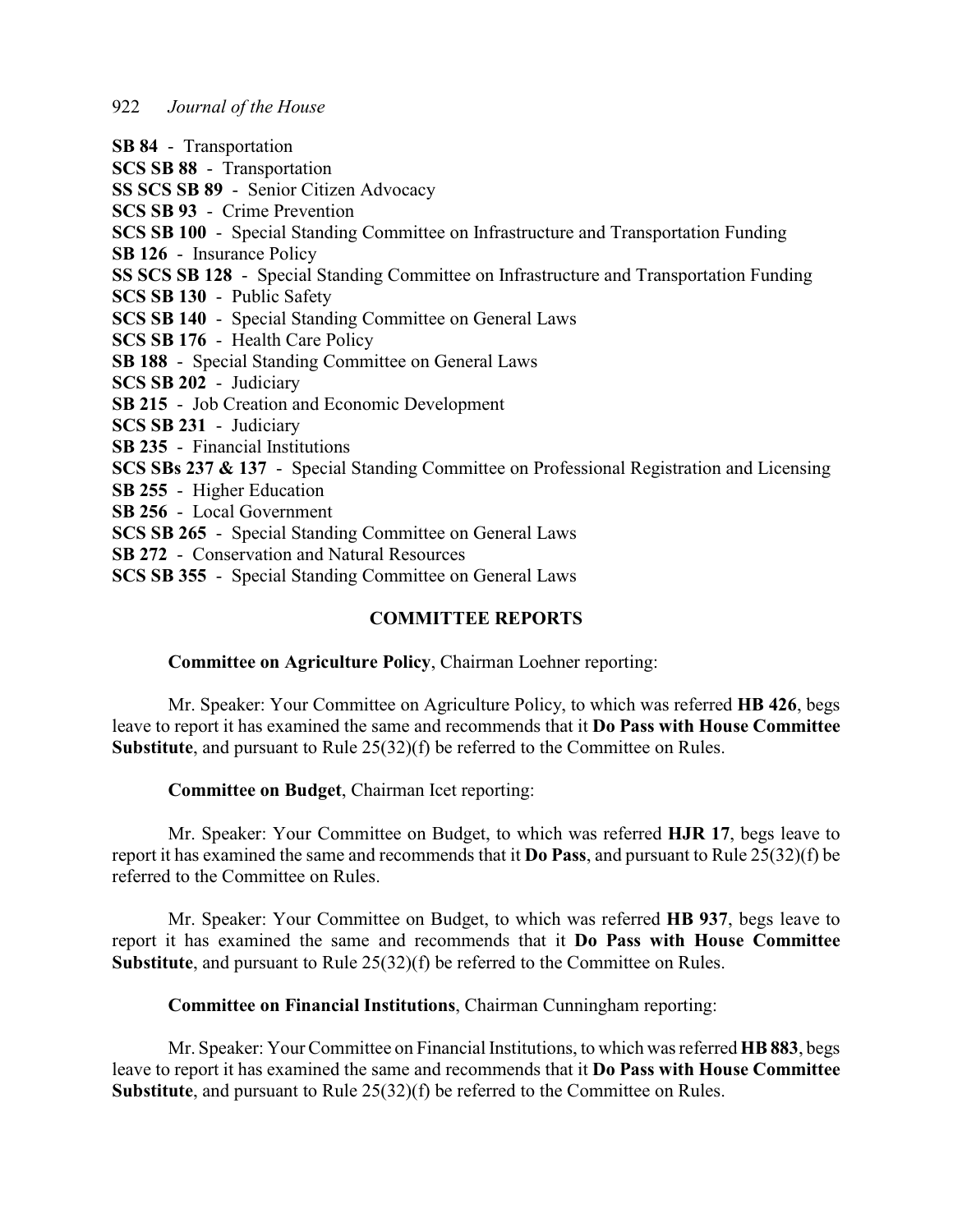Mr. Speaker: Your Committee on Financial Institutions, to which was referred **SB 66**, begs leave to report it has examined the same and recommends that it **Do Pass by Consent**, and pursuant to Rule 25(32)(f) be referred to the Committee on Rules.

Mr. Speaker: Your Committee on Financial Institutions, to which was referred **SB 277**, begs leave to report it has examined the same and recommends that it **Do Pass by Consent**, and pursuant to Rule 25(32)(f) be referred to the Committee on Rules.

Mr. Speaker: Your Committee on Financial Institutions, to which was referred **SB 421**, begs leave to report it has examined the same and recommends that it **Do Pass by Consent with House Committee Substitute**, and pursuant to Rule 25(32)(f) be referred to the Committee on Rules.

#### **Committee on Healthcare Transformation**, Chairman Schaaf reporting:

Mr. Speaker: Your Committee on Healthcare Transformation, to which was referred **HB 372**, begs leave to report it has examined the same and recommends that it **Do Pass with House Committee Substitute No. 2**, and pursuant to Rule 25(32)(f) be referred to the Committee on Rules.

Mr. Speaker: Your Committee on Healthcare Transformation, to which was referred **HB 691**, begs leave to report it has examined the same and recommends that it **Do Pass with House Committee Substitute**, and pursuant to Rule 25(32)(f) be referred to the Committee on Rules.

#### **Committee on Insurance Policy**, Chairman Yates reporting:

Mr. Speaker: Your Committee on Insurance Policy, to which was referred **HB 777**, begs leave to report it has examined the same and recommends that it **Do Pass with House Committee Substitute**, and pursuant to Rule 25(32)(f) be referred to the Committee on Rules.

#### **Committee on International Trade and Immigration**, Chairman Nolte reporting:

Mr. Speaker: Your Committee on International Trade and Immigration, to which was referred **HB 390**, begs leave to report it has examined the same and recommends that it **Do Pass with House Committee Substitute**, and pursuant to Rule 25(32)(f) be referred to the Committee on Rules.

## **Committee on Job Creation and Economic Development**, Chairman Flook reporting:

Mr. Speaker: Your Committee on Job Creation and Economic Development, to which was referred **HB 190**, begs leave to report it has examined the same and recommends that it **Do Pass with House Committee Substitute**, and pursuant to Rule 25(32)(f) be referred to the Committee on Rules.

#### **Committee on State Parks and Waterways**, Chairman Pollock reporting:

Mr. Speaker: Your Committee on State Parks and Waterways, to which was referred **HB 657**, begs leave to report it has examined the same and recommends that it **Do Pass with House Committee Substitute**, and pursuant to Rule 25(32)(f) be referred to the Committee on Rules.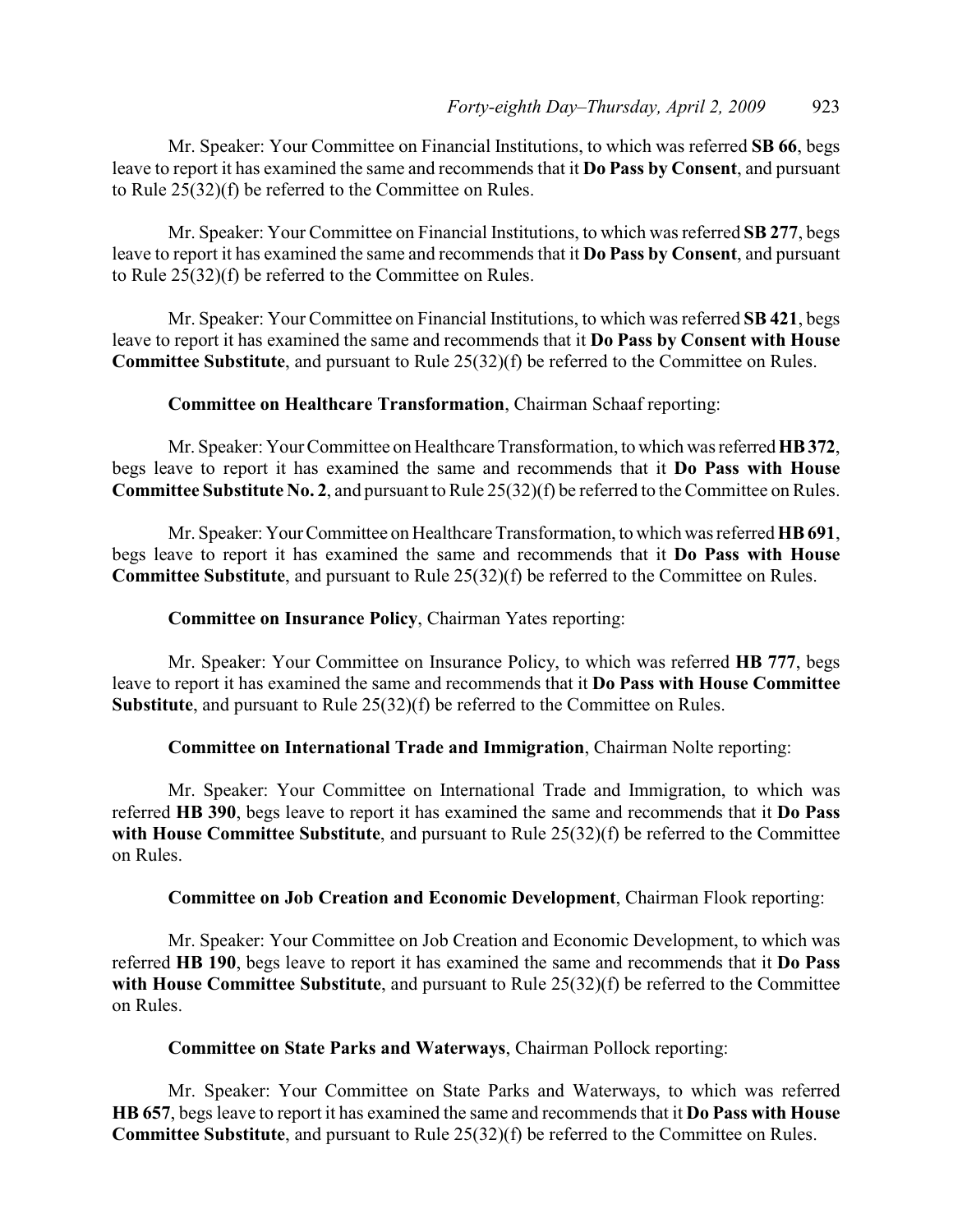Mr. Speaker: Your Committee on State Parks and Waterways, to which was referred **HB 857**, begs leave to report it has examined the same and recommends that it **Do Pass with House Committee Substitute**, and pursuant to Rule 25(32)(f) be referred to the Committee on Rules.

**Special Standing Committee on General Laws**, Chairman Jones (89) reporting:

Mr. Speaker: Your Special Standing Committee on General Laws, to which was referred **HJR 11**, begs leave to report it has examined the same and recommends that it **Do Pass**, and pursuant to Rule 25(32)(f) be referred to the Committee on Rules.

Mr. Speaker: Your Special Standing Committee on General Laws, to which was referred **HB 228**, begs leave to report it has examined the same and recommends that it **Do Pass with House Committee Substitute**, and pursuant to Rule 25(32)(f) be referred to the Committee on Rules.

Mr. Speaker: Your Special Standing Committee on General Laws, to which was referred **SB 242**, begs leave to report it has examined the same and recommends that it **Do Pass with House Committee Substitute**, and pursuant to Rule 25(32)(f) be referred to the Committee on Rules.

**Committee on Rules**, Chairman Parson reporting:

Mr. Speaker: Your Committee on Rules, to which was referred **HCR 17**, begs leave to report it has examined the same and recommends that it **Do Pass**.

Mr. Speaker: Your Committee on Rules, to which was referred **HCS HJR 36**, begs leave to report it has examined the same and recommends that it **Do Pass**.

Mr. Speaker: Your Committee on Rules, to which was referred **HCS HB 62**, begs leave to report it has examined the same and recommends that it **Do Pass**.

Mr. Speaker: Your Committee on Rules, to which was referred **HCS HB 152**, begs leave to report it has examined the same and recommends that it **Do Pass**.

Mr. Speaker: Your Committee on Rules, to which was referred **HB 170**, begs leave to report it has examined the same and recommends that it **Do Pass**.

Mr. Speaker: Your Committee on Rules, to which was referred **HCS HB 313**, begs leave to report it has examined the same and recommends that it **Do Pass**.

Mr. Speaker: Your Committee on Rules, to which was referred **HCS HB 330**, begs leave to report it has examined the same and recommends that it **Do Pass**.

Mr. Speaker: Your Committee on Rules, to which was referred **HCS HBs 357 & 298**, begs leave to report it has examined the same and recommends that it **Be Returned to Committee of Origin**.

Mr. Speaker: Your Committee on Rules, to which was referred **HCS HB 553**, begs leave to report it has examined the same and recommends that it **Do Pass**.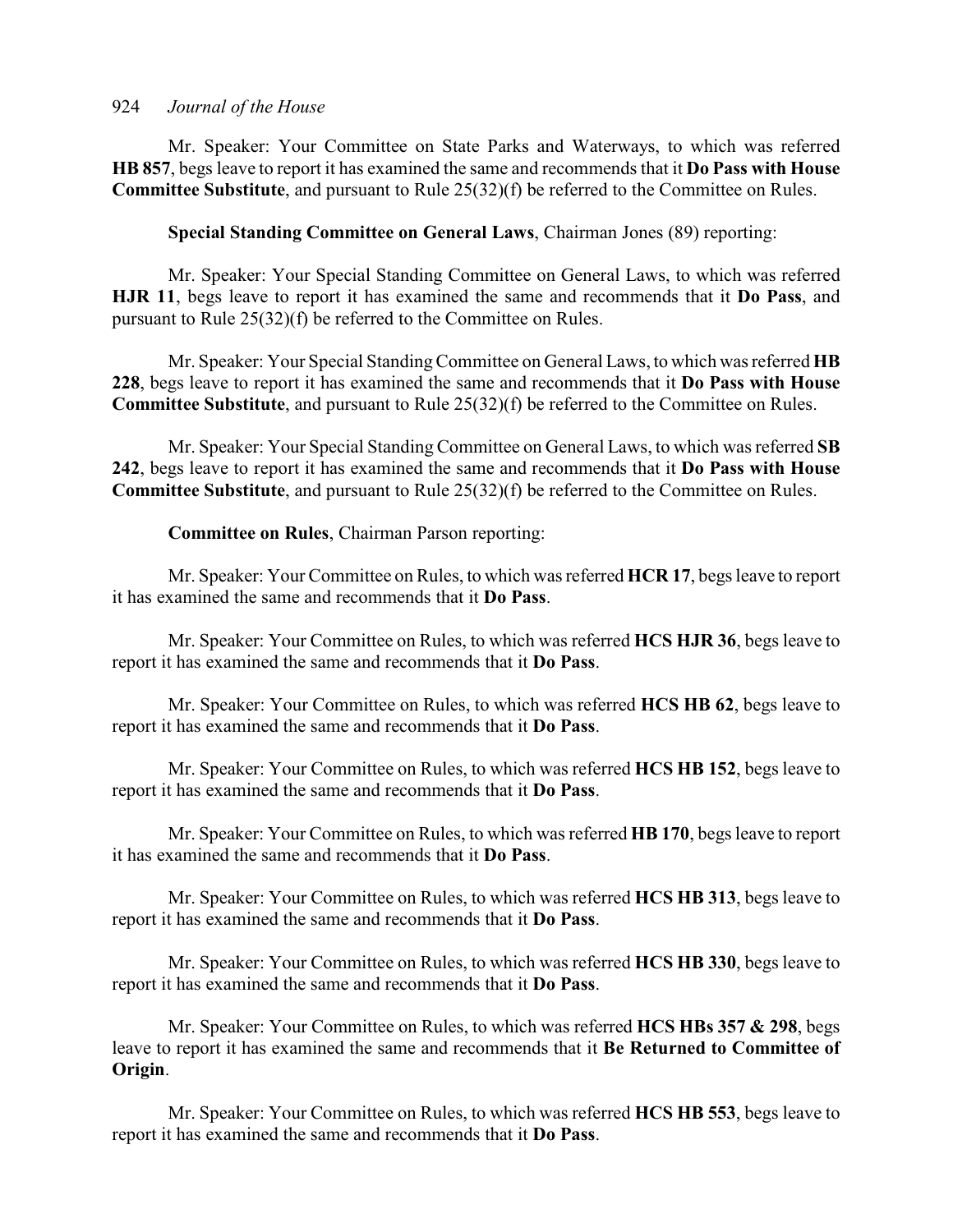Mr. Speaker: Your Committee on Rules, to which was referred **HCS HB 577**, begs leave to report it has examined the same and recommends that it **Do Pass**.

Mr. Speaker: Your Committee on Rules, to which was referred **HB 599**, begs leave to report it has examined the same and recommends that it **Do Pass**.

Mr. Speaker: Your Committee on Rules, to which was referred **HCS HBs 620 & 671**, begs leave to report it has examined the same and recommends that it **Do Pass**.

Mr. Speaker: Your Committee on Rules, to which was referred **HCS HB 631**, begs leave to report it has examined the same and recommends that it **Do Pass**.

Mr. Speaker: Your Committee on Rules, to which was referred **HCS HBs 658 & 706**, begs leave to report it has examined the same and recommends that it **Do Pass**.

Mr. Speaker: Your Committee on Rules, to which was referred **HCS HB 668**, begs leave to report it has examined the same and recommends that it **Do Pass**.

Mr. Speaker: Your Committee on Rules, to which was referred **HB 716**, begs leave to report it has examined the same and recommends that it **Do Pass**.

Mr. Speaker: Your Committee on Rules, to which was referred **HB 734**, begs leave to report it has examined the same and recommends that it **Do Pass**.

Mr. Speaker: Your Committee on Rules, to which was referred **HCS HB 795**, begs leave to report it has examined the same and recommends that it **Do Pass**.

Mr. Speaker: Your Committee on Rules, to which was referred **HB 845**, begs leave to report it has examined the same and recommends that it **Do Pass**.

Mr. Speaker: Your Committee on Rules, to which was referred **HB 952**, begs leave to report it has examined the same and recommends that it **Do Pass**.

Mr. Speaker: Your Committee on Rules, to which was referred **HCS SS SCS SB 1**, begs leave to report it has examined the same and recommends that it **Do Pass**.

## **MESSAGES FROM THE SENATE**

Mr. Speaker: I am instructed by the Senate to inform the House of Representatives that the Senate has taken up and passed **SS SJR 3**, entitled:

#### JOINT RESOLUTION

Submitting to the qualified voters of Missouri, an amendment repealing section 13 of article I of the Constitution of Missouri, and adopting one new section in lieu thereof relating to laws that are retrospective in operation.

In which the concurrence of the House is respectfully requested.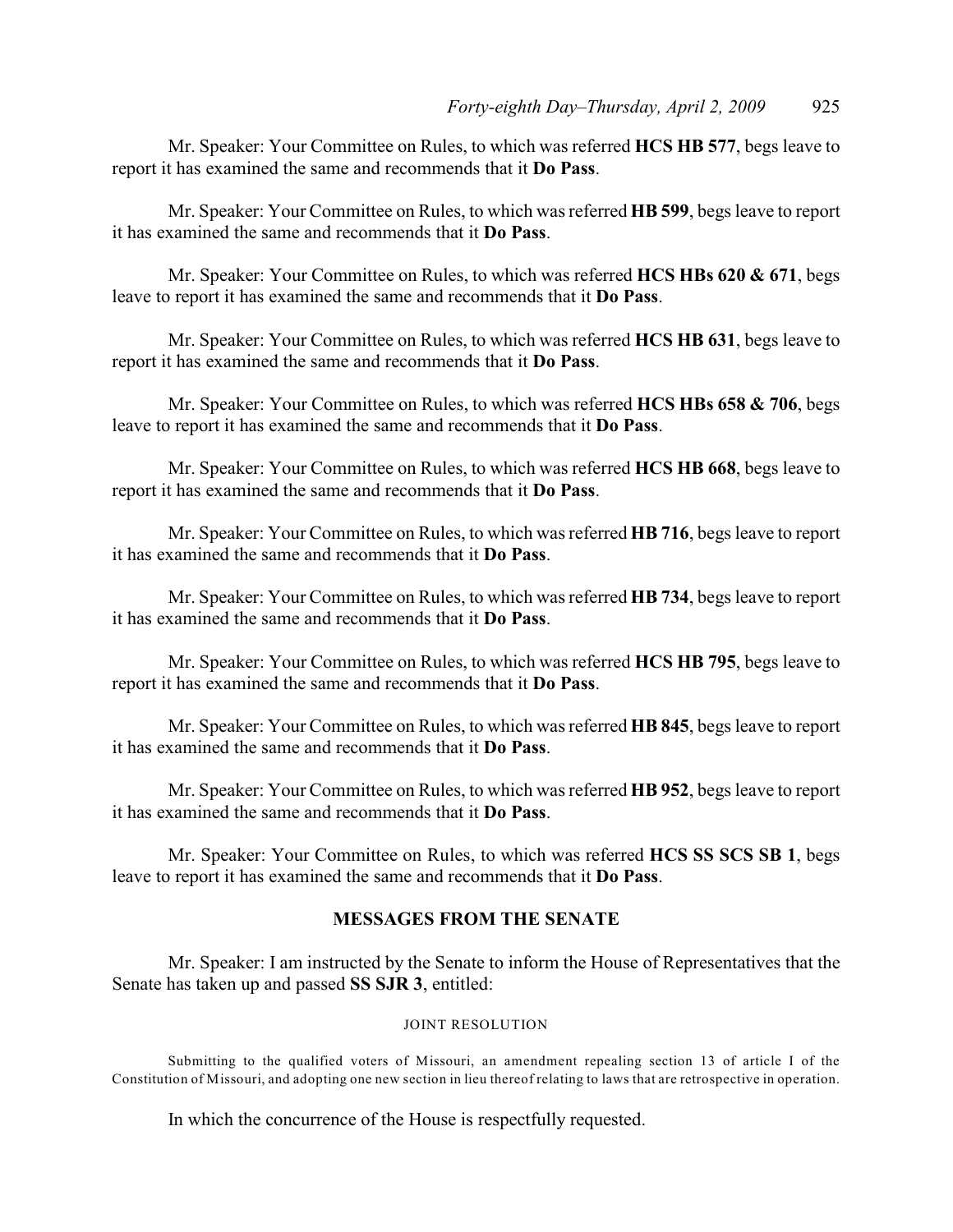Mr. Speaker: I am instructed by the Senate to inform the House of Representatives that the Senate has taken up and passed **SCS SB 117**, entitled:

An act to amend chapter 163, RSMo, by adding thereto one new section relating to school funding.

In which the concurrence of the House is respectfully requested.

Mr. Speaker: I am instructed by the Senate to inform the House of Representatives that the Senate has taken up and passed **SS SCS SB 141**, entitled:

An act to repeal sections 210.826 and 210.828, RSMo, and to enact in lieu thereof three new sections relating to paternity determinations.

In which the concurrence of the House is respectfully requested.

Mr. Speaker: I am instructed by the Senate to inform the House of Representatives that the Senate has taken up and passed **SCS SB 216**, entitled:

An act to repeal section 425.010, RSMo, and to enact in lieu thereof six new sections relating to debt settlement providers.

In which the concurrence of the House is respectfully requested.

Mr. Speaker: I am instructed by the Senate to inform the House of Representatives that the Senate has taken up and passed **SS SB 291**, entitled:

An act to repeal sections 160.254, 160.400, 160.405, 160.410, 160.534, 160.730, 161.072, 161.122, 162.241, 162.291, 162.459, 162.492, 163.011, 163.043, 167.126, 167.275, 168.021, 168.221, 171.031, 177.088, 313.775, 313.778, and 313.822, RSMo, and to enact in lieu thereof fifty-four new sections relating to education, with an effective date for a certain section and an emergency clause for certain sections.

Emergency clause adopted.

In which the concurrence of the House is respectfully requested.

Mr. Speaker: I am instructed by the Senate to inform the House of Representatives that the Senate has taken up and passed **SS SB 307**, entitled:

An act to amend chapter 190, RSMo, by adding thereto fifteen new sections relating to ambulance service reimbursement allowance tax, with penalty provisions and an expiration date.

In which the concurrence of the House is respectfully requested.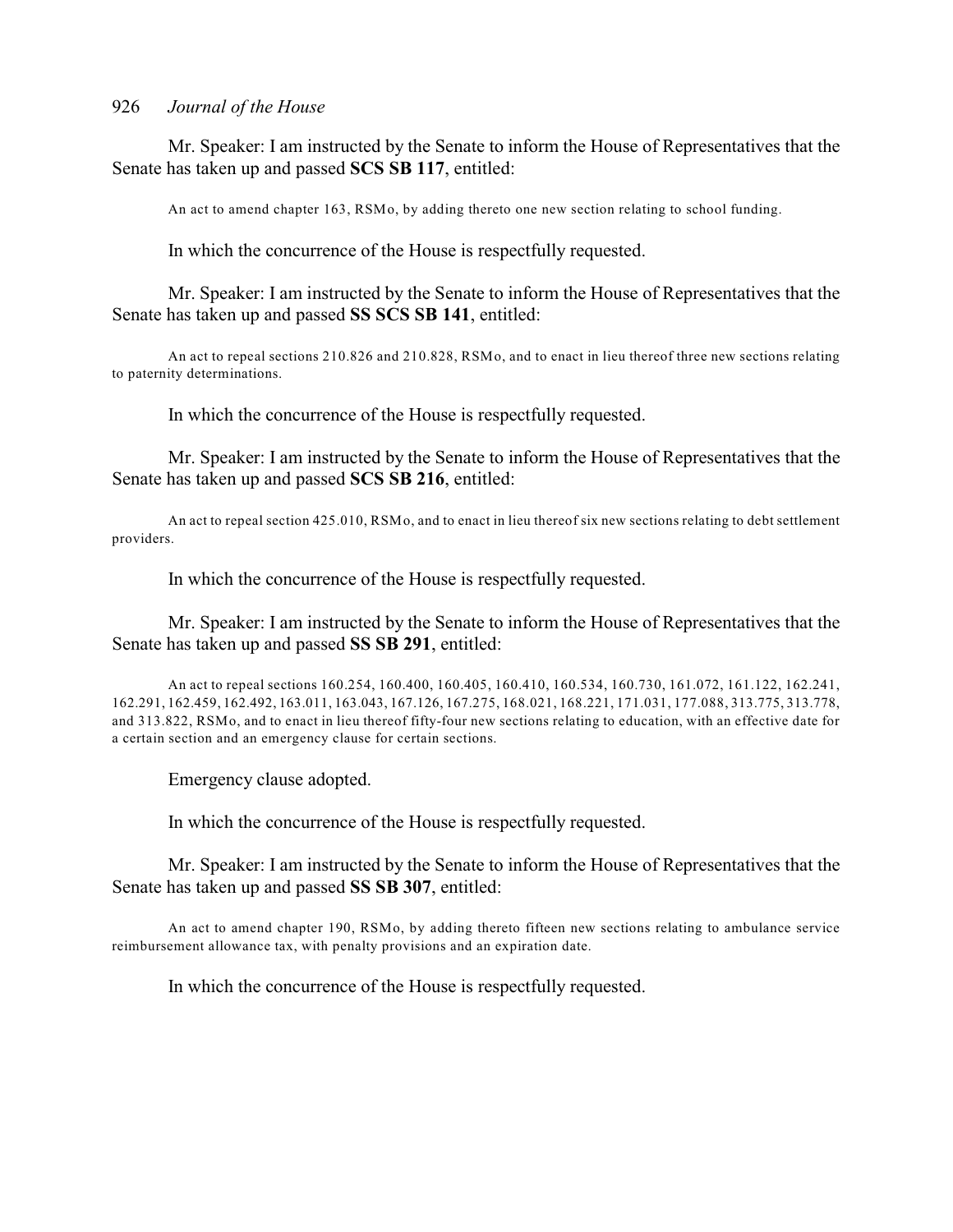Mr. Speaker: I am instructed by the Senate to inform the House of Representatives that the Senate has taken up and passed **SB 378**, entitled:

An act to repeal sections 208.437, 208.480, 338.535, 338.550, and 633.401, RSMo, and to enact in lieu thereof five new sections relating to certain provider taxes, with an emergency clause and an expiration date for certain sections.

Emergency clause adopted.

In which the concurrence of the House is respectfully requested.

Mr. Speaker: I am instructed by the Senate to inform the House of Representatives that the Senate has taken up and passed **SS SCS SB 406**, entitled:

An act to repeal sections 195.070, 195.100, 334.104, and 334.735, RSMo, and to enact in lieu thereof five new sections relating to prescription authority for certain healthcare professions.

In which the concurrence of the House is respectfully requested.

Mr. Speaker: I am instructed by the Senate to inform the House of Representatives that the Senate has taken up and passed **SS SCS SB 539**, entitled:

An act to repeal sections 640.107, 640.150, 644.054, and 644.101, RSMo, and to enact in lieu thereof six new sections relating to environmental protection, with an emergency clause.

Emergency clause adopted.

In which the concurrence of the House is respectfully requested.

## **WITHDRAWAL OF HOUSE CONCURRENT RESOLUTION**

April 1, 2009

The Honorable D. Adam Crumbliss Office of the Chief Clerk House of Representatives State Capitol Building Jefferson City, MO 65101

Dear Chief Clerk Crumbliss:

I would like to request that **House Concurrent Resolution No. 40** be withdrawn. Thank you for your attention to this request.

Sincerely,

/s/ Sam Komo Representative 90<sup>th</sup> District

The following members' presence was noted: Meadows and Spreng.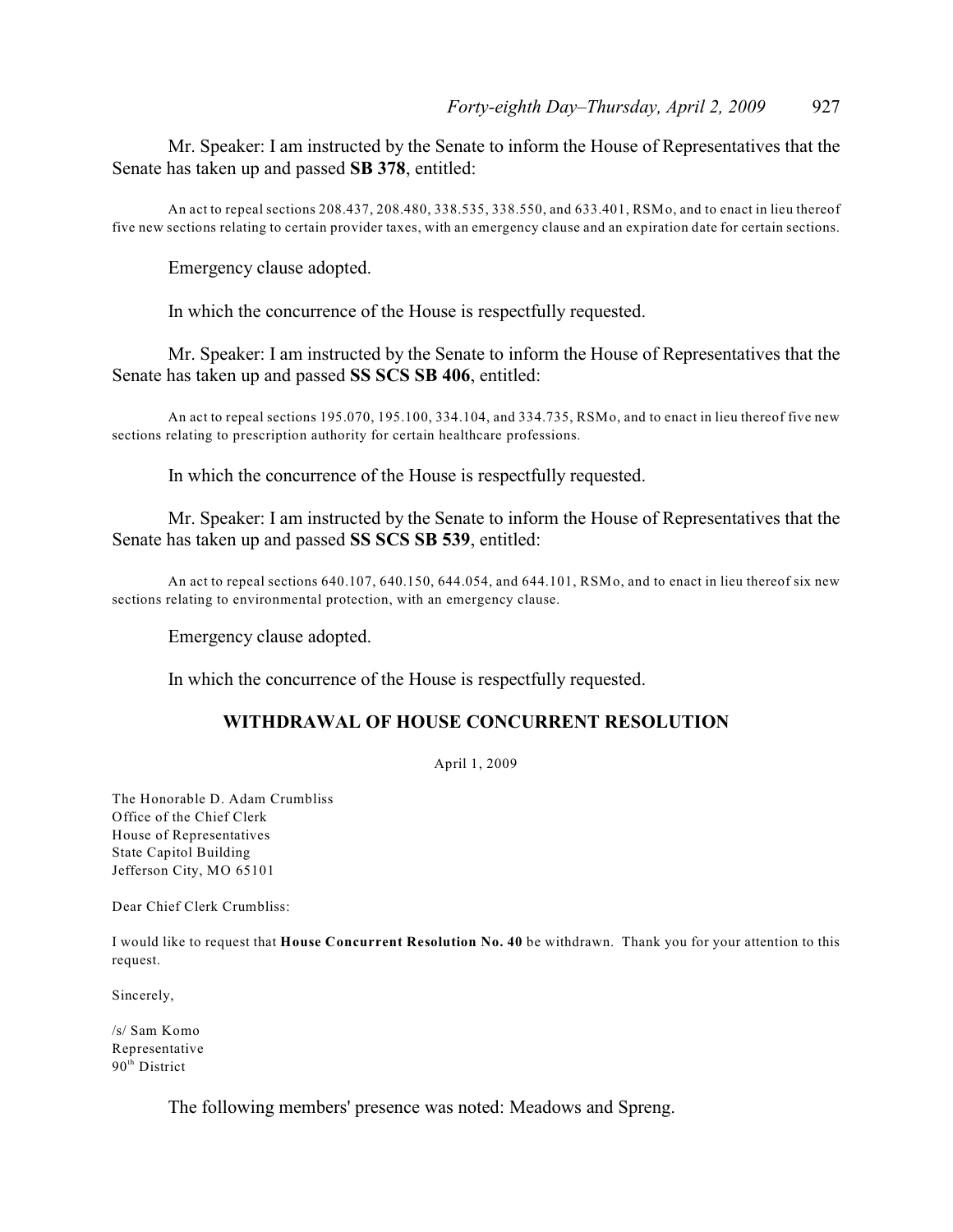#### **ADJOURNMENT**

On motion of Representative Tilley, the House adjourned until 4:00 p.m., Monday, April 6, 2009.

## **COMMITTEE MEETINGS**

AGRI-BUSINESS Tuesday, April 7, 2009, 9:00 a.m. Hearing Room 4. Possible Executive session. Public hearing to be held on: HCR 45

APPROPRIATIONS - TRANSPORTATION AND ECONOMIC DEVELOPMENT Wednesday, April 8, 2009, 12:00 p.m. Hearing Room 7. Hearing and presentation by METRO.

ENERGY AND ENVIRONMENT Tuesday, April 7, 2009, 8:30 a.m. Hearing Room 1. Possible Executive session. Public hearings to be held on: HB 978, HB 1028

HIGHER EDUCATION Tuesday, April 7, 2009, 8:00 a.m. Hearing Room 6. Committee meeting to discuss Access Missouri.

HOMELAND SECURITY Monday, April 6, 2009, 2:00 p.m. Hearing Room 4. Executive session. Public hearing to be held on: SCS SB 127

LOCAL GOVERNMENT Monday, April 6, 2009, Hearing Room 1 upon adjournment. Executive session may follow. Public hearings to be held on: HB 975, HB 976, HB 788, HB 789

PUBLIC SAFETY Tuesday, April 7, 2009, 12:00 p.m. Hearing Room 6. Executive session may follow. Public hearings to be held on: HB 484, SCS SB 47, SB 263, SCS SB 468

REAL ID AND PERSONAL PRIVACY Tuesday, April 7, 2009, 8:30 a.m. Hearing Room 7. Executive session may follow. Public hearing to be held on: HB 1014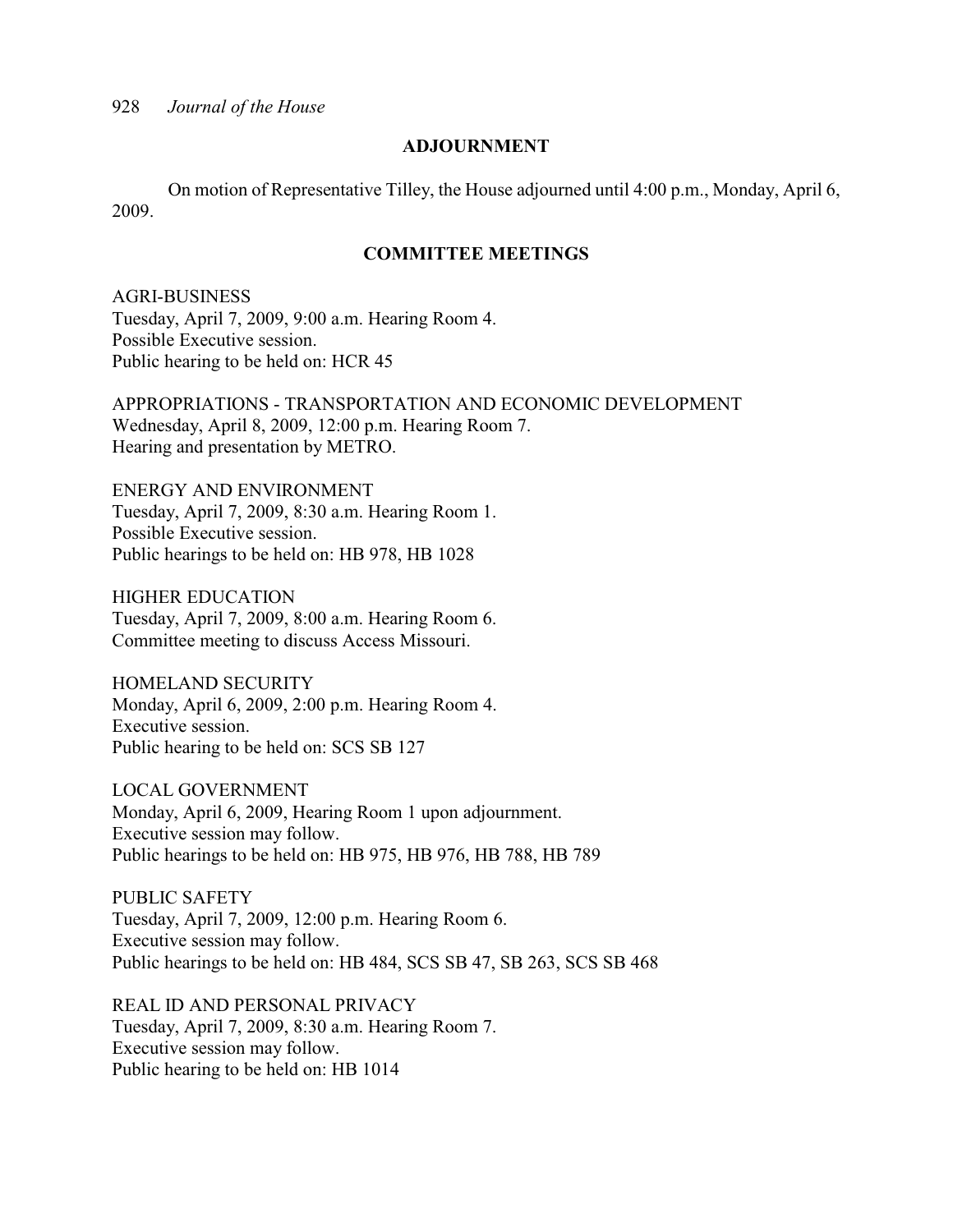SPECIAL STANDING COMMITTEE ON GENERAL LAWS Tuesday, April 7, 2009, Hearing Room 4 upon morning adjournment. Executive session may follow. Public hearings to be held on: HB 1009, HB 1055, SCS SB 394, SB 396

SPECIAL STANDING COMMITTEE ON HEALTH INSURANCE Tuesday, April 7, 2009, 12:00 p.m. Hearing Room 5. Executive session may follow Public hearings to be held on: HB 886, SCS#2 SB 9

SPECIAL STANDING COMMITTEE ON PROFESSIONAL REGISTRATION AND LICENSING Monday, April 6, 2009, 1:00 p.m. Hearing Room 1. Executive session may follow. Public hearings to be held on: HB 57, HB 841, HB 852

SPECIAL STANDING COMMITTEE ON WORKFORCE DEVELOPMENT AND WORKPLACE **SAFETY** Monday, April 6, 2009, 1:00 p.m. Hearing Room 6.

Executive session may follow. Public hearings to be held on: HJR 37, HB 1075

TRANSPORTATION

Tuesday, April 7, 2009, Hearing Room 7. 12:00 p.m. or upon morning adjournment (whichever is later). Executive session may follow. Time for testimony on each bill may be limited. Public hearings to be held on: HB 1049, HB 1084, HB 1017, HB 1082, HB 1056, SB 31, SCS SB 134, SCS SB 293

VETERANS Tuesday, April 7, 2009, 12:00 p.m. Hearing Room 3. Executive session may follow. Public hearings to be held on: HB 738, HB 492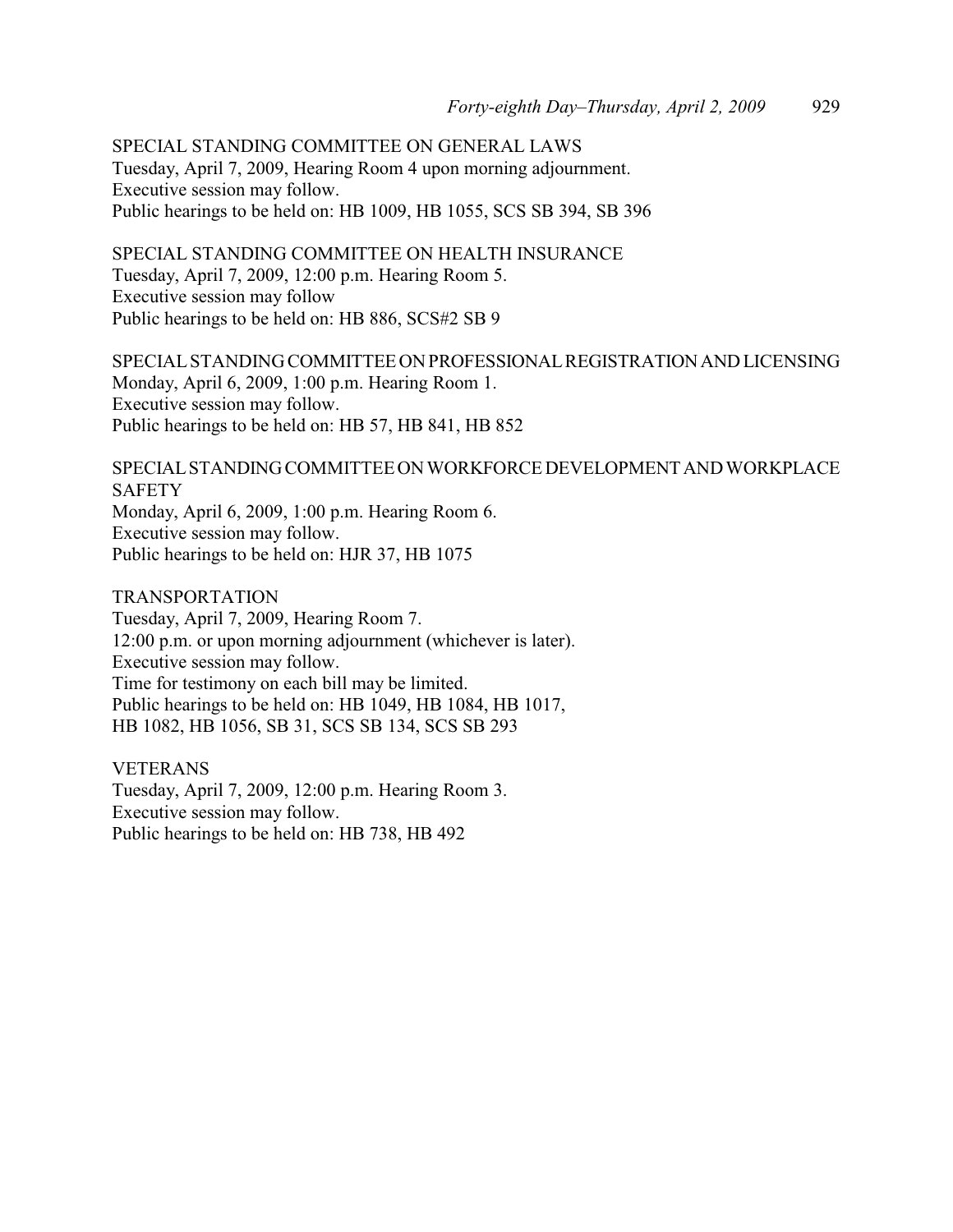# **HOUSE CALENDAR**

#### FORTY-NINTH DAY, MONDAY, APRIL 6, 2009

#### **HOUSE JOINT RESOLUTIONS FOR PERFECTION**

- HCS HJR 10 Cox
- HCS HJR 36 Emery

#### **HOUSE BILLS FOR PERFECTION**

- HB 258 Jones (89)
- HCS HB 522 Fisher (125)
- HCS HB 703 Jones (89)
- HCS HB 497 Ervin
- HCS HB 495 Parson
- HCS HB 299 Wilson (119)
- HB 354 Schlottach
- HCS HB 863 Dixon
- HCS HB 250 Wilson (119)
- HB 30 Brandom
- HCS HB 575 Diehl
- HCS HB 414 Low
- HCS HB 909 Brandom
- HCS HB 967 Hobbs
- HB 746 Bringer
- HCS HBs 620 & 671 Hoskins (121)
- HB 952 Sutherland
- HB 170 Cox
- HCS HB 631 Jones (89)
- HCS HBs 658 & 706 Dugger
- HCS HB 668 Jones (117)
- HCS HB 330 Riddle
- HCS HB 553 Spreng
- HB 599 Diehl
- HCS HB 152 Ruestman
- HB 734 Ruzicka
- HCS HB 577 Yates
- HCS HB 795 Dethrow
- HCS HB 313 Yates
- HB 716 Todd
- HCS HB 62 Lipke
- HB 845 Munzlinger